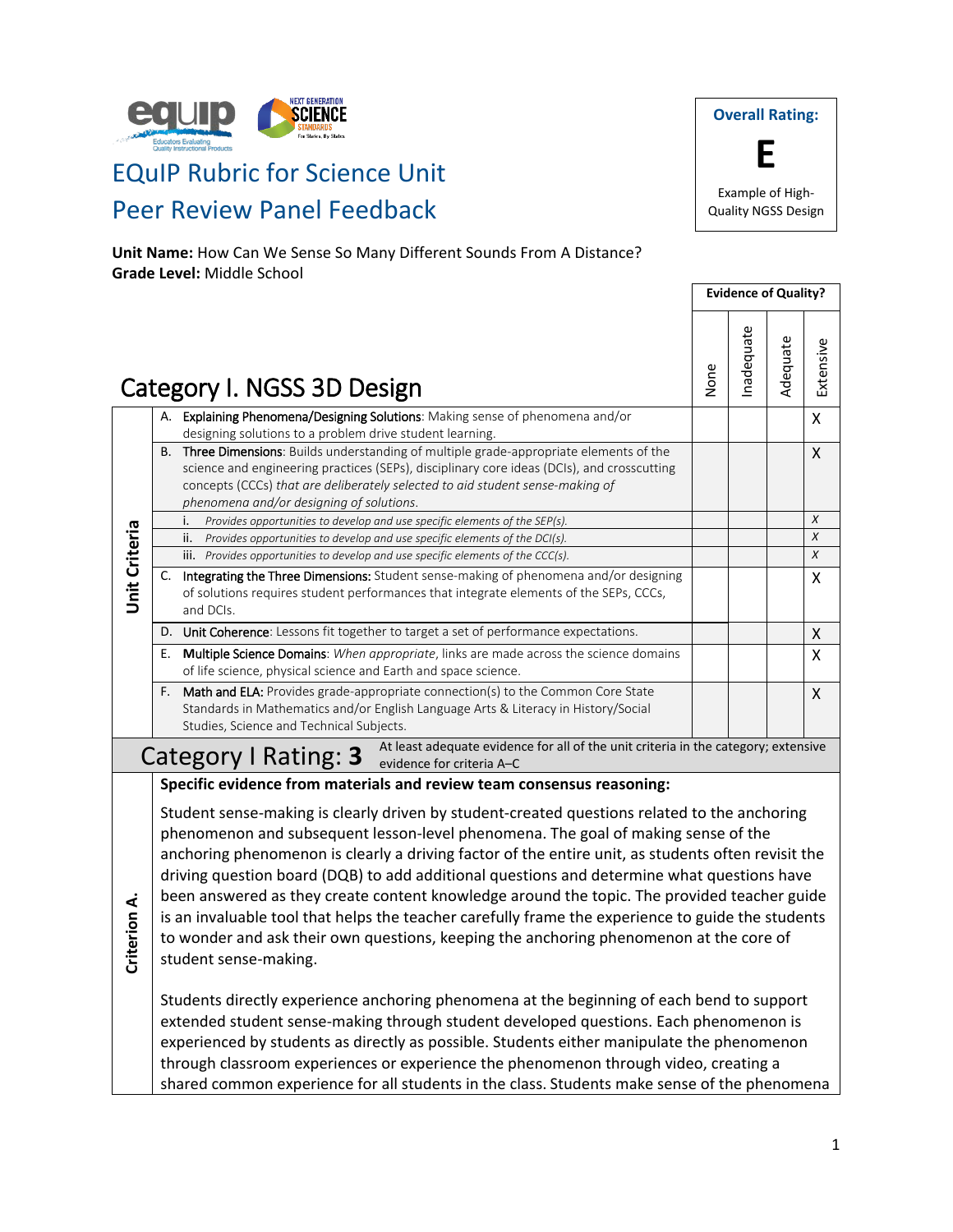|              | through observation, journaling, class discussion or "scientist circle," recording on the<br>Incremental Model Tracker, and reaching consensus toward the end of each lesson.                                                                                                                                                                                                                                                                                                   |  |  |  |  |
|--------------|---------------------------------------------------------------------------------------------------------------------------------------------------------------------------------------------------------------------------------------------------------------------------------------------------------------------------------------------------------------------------------------------------------------------------------------------------------------------------------|--|--|--|--|
|              | Examples of anchoring phenomena include:<br>Bend 1: A cone and needle dragged over the surface of a plastic disc seem to<br>create voices and music;                                                                                                                                                                                                                                                                                                                            |  |  |  |  |
|              | Bend 2: Observing sound from a car shaking the windows of a store front;<br>$\bullet$<br>Bend 3: An otoscope video of an eardrum examining the structures in the ear<br>$\bullet$<br>canal; and                                                                                                                                                                                                                                                                                 |  |  |  |  |
|              | Bend 4: Reflection on previous phenomena, (optional) deconstruction of a<br>$\bullet$<br>speaker, video of speaker cone being deformed.                                                                                                                                                                                                                                                                                                                                         |  |  |  |  |
|              | In addition to anchoring phenomena at the beginning of each bend, the lessons that follow<br>include lesson-level phenomena to support student sense-making of questions developed from<br>the anchoring phenomena or from the previous lesson. Some examples include:                                                                                                                                                                                                          |  |  |  |  |
|              | A record playing a long song and noticing patterns in the movement of the<br>needle (Lesson 2);                                                                                                                                                                                                                                                                                                                                                                                 |  |  |  |  |
|              | Various musical instruments and slow-motion video of instruments (Lesson 3);<br>$\bullet$<br>Motion detector senses the movement at the end of a clamped wooden stick<br>$\bullet$<br>(Lesson 6);                                                                                                                                                                                                                                                                               |  |  |  |  |
|              | Harp strings of different lengths create different sounds (Lesson 7);<br>$\bullet$<br>A cellphone can be heard even when in a plastic bag; the mass doesn't change<br>$\bullet$<br>(lesson 9);                                                                                                                                                                                                                                                                                  |  |  |  |  |
|              | A computer simulation collects data on particle packing (Lesson 12);<br>$\bullet$<br>Ears and a sound detection app provide evidence of how volume and frequency<br>$\bullet$                                                                                                                                                                                                                                                                                                   |  |  |  |  |
|              | change as distance from sound source changes (Lesson 16);<br>Quiet noises sound louder with a long tube (Lesson 17); and<br>$\bullet$                                                                                                                                                                                                                                                                                                                                           |  |  |  |  |
|              | A homemade speaker (Lesson 22).<br>$\bullet$                                                                                                                                                                                                                                                                                                                                                                                                                                    |  |  |  |  |
|              | <b>Suggestions for improvement:</b>                                                                                                                                                                                                                                                                                                                                                                                                                                             |  |  |  |  |
|              | The reviewers have no suggestions at this time. We feel that this storyline is an excellent<br>example of how the role of phenomena can be used to drive student sense-making.                                                                                                                                                                                                                                                                                                  |  |  |  |  |
|              | Specific evidence from materials and review team consensus reasoning:                                                                                                                                                                                                                                                                                                                                                                                                           |  |  |  |  |
|              | <b>Science and Engineering Practices</b>                                                                                                                                                                                                                                                                                                                                                                                                                                        |  |  |  |  |
|              | Many opportunities exist for students to develop and use specific grade appropriate elements of<br>the Science and Engineering Practices (SEPs). Students actively use science practices to make<br>progress on their explanation toward the phenomenon.                                                                                                                                                                                                                        |  |  |  |  |
| Criterion B. | It is important to note that every lesson includes student active engagement in the practices.<br>The Lesson Performance Expectations (LPE) specify which SEP is being emphasized in each<br>lesson: the bolded blue font shows the SEP, and the regular blue font quotes the relevant<br>element from Appendix F. We identified several elements of SEPs that are in the background of<br>student learning, and focused here on elements that are explicitly used by students. |  |  |  |  |
|              | Some examples linked to specific elements are below:                                                                                                                                                                                                                                                                                                                                                                                                                            |  |  |  |  |
|              | <b>Asking Questions and Defining Problems</b>                                                                                                                                                                                                                                                                                                                                                                                                                                   |  |  |  |  |
|              | When students explore anchoring phenomenon at the beginning of each bend (Lesson<br>$\bullet$<br>1, Lesson 8, Lesson 14, Lesson 21) and develop and, later, refine their driving question<br>board, they are asking questions that arise from careful observation of phenomena,<br>models or unexpected results, to clarify and/or seek additional information.                                                                                                                 |  |  |  |  |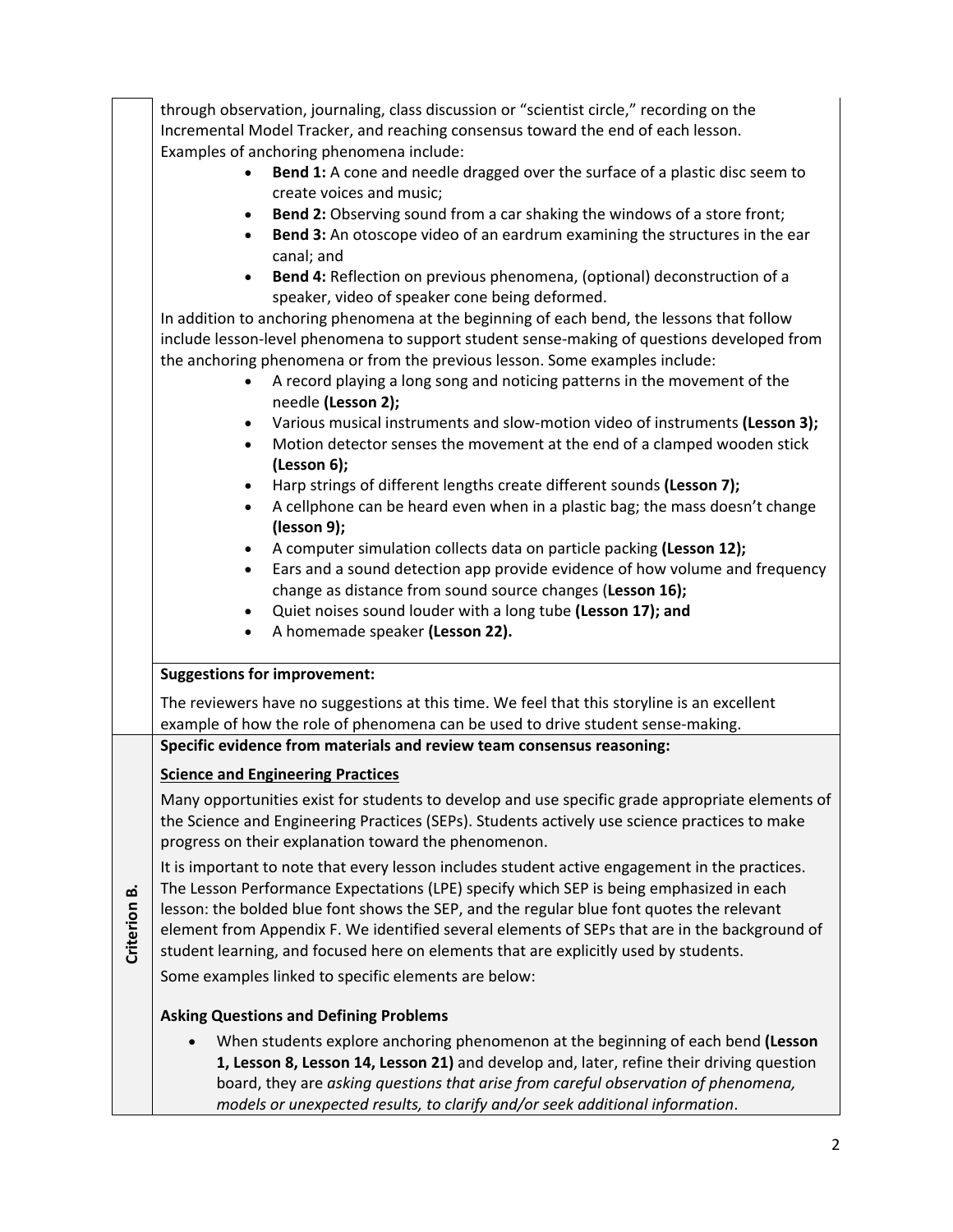Based on the intentional choice of phenomena by the unit designer, student questions developed in relation to phenomena *require sufficient and appropriate empirical evidence to answer,* and *can be investigated within the scope of the classroom…with available resources.*

# **Developing and Using Models**

- During **Lesson 1**, students create an initial model to explain how we hear so many different voices and sounds from across the room when we spin the record. Throughout the unit, students reflect on their initial model and how it could be modified based on new evidence. The **Incremental Model Tracker** used throughout the unit (**Lesson 1-13)** provides students with a scaffold to help them record gathered evidence that could change their initial model. In doing this, students are:
	- *Developing and/or revising a model to show the relationships among variables, including those that are not observable but predict observable phenome;*
	- *Developing and/or using a model to predict and/or describe phenomena; and*
	- *Developing a model to describe unobservable mechanisms.*

# **Using Mathematics and Computational Thinking**

- When students use motion detectors and computer simulations to collect data about the movement of objects **(Lesson 5, 6, 12**), they are *using digital tools to analyze very large data sets for patterns and trends.*
- When students completed the investigation in **Lesson 15** that modeled energy transfer to an object, they collected data, calculated averages, and compared their results to look for patterns. In doing this they *applied mathematical concepts and/or processes to scientific questions*.

## **Planning and Carrying Out Investigations**

• When students plan investigations where they design an experiment to test how air is moved from the sound source to the sensor (**Lesson 9, 10),** determine whether greater amplitude/frequency creates more damage (**Lesson 15)**, and test how to make the sound louder using paper tubes/cones **(Lesson 17)** they are *planning an investigation individually and collaboratively, and in the design: identify independent and dependent variables and controls, what tools are needed to do the gathering, how measurements will be recorded, and how many data are needed to support a claim*

## **Engaging in Argument from Evidence**

• The teacher prompts students to engage in evidence-based argumentation routinely throughout the unit. When students decide which competing claim is correct, based on evidence, through oral argument **(Lesson 7)**, they are *constructing, using, and/or presenting oral and written argument supported by empirical evidence and scientific reasoning to support or refute an explanation or a model for a phenomenon or a solution to a problem.*

## **Obtaining, Evaluating, and Communicating Information**

When students summarize and take notes on the informational text of how the human ear detects sound using a graphic organizer **(Lesson 14)** they are *gathering, reading, and synthesizing information from multiple appropriate sources and assessing the credibility, accuracy, and possible bias of each publication and method used, and describing how they are supported or not supported by evidence.*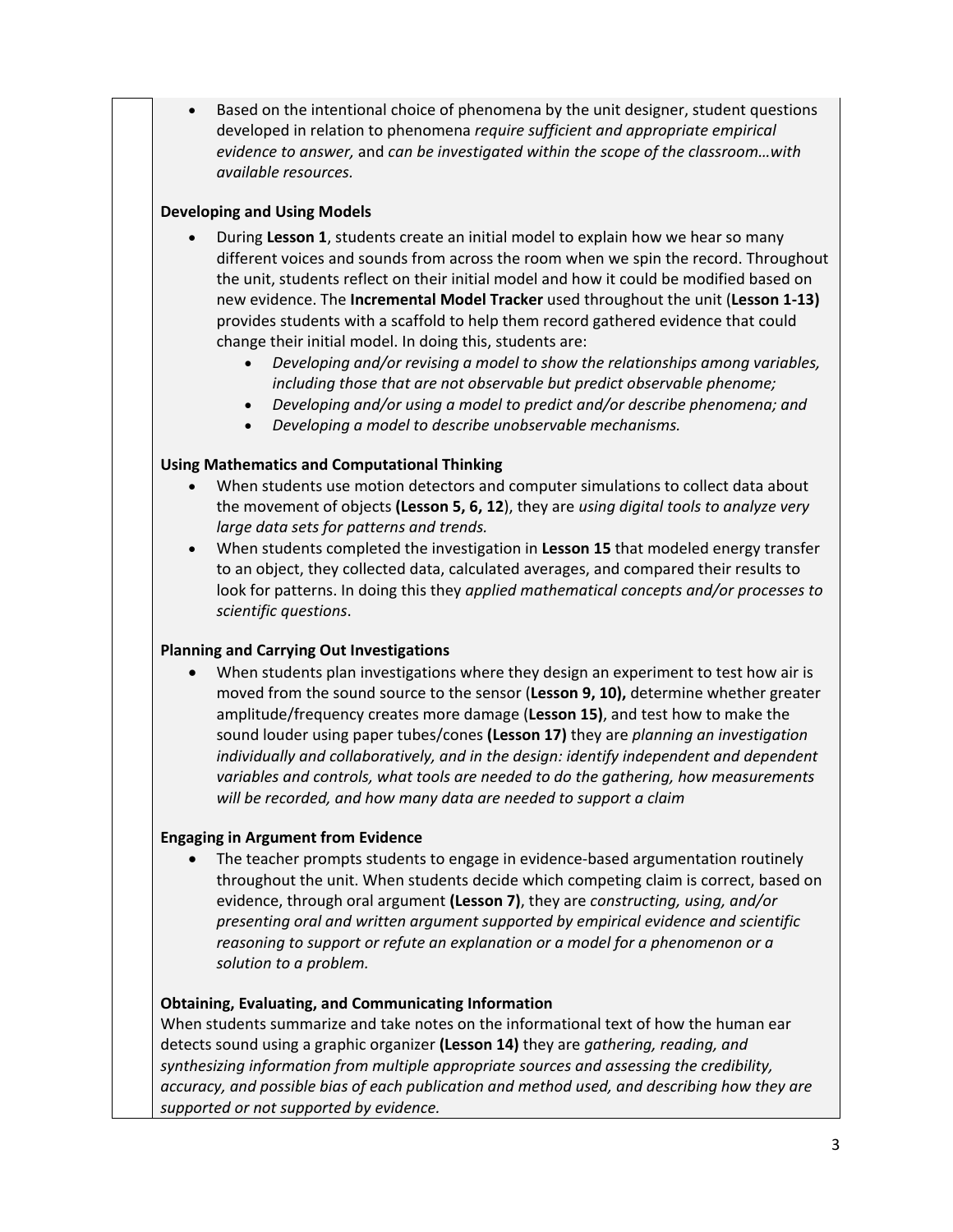## **Disciplinary Core Ideas**

This unit is designed to explicitly focus on the middle school elements related to PS4.A, PS4.B PS4.C, PS3.B, LS1.D and PS2.B.

Lessons 1-4 mainly focus on Disciplinary Core Ideas (DCI) elements within the elementary grade band rather than middle school, but these lessons are essential foundations for how sound travels, and students need to understand the mechanisms of what causes sound in order to answer their driving question. It is also essential to helping students form a joint mission and sustain the need to answer their developed questions. We feel that, though these are not grade-level elements, they are essential to be included for the coherence of the storyline.

Some examples are included below:

- When students explore a cell phone ringing in a closed system (Ziploc bag) and a vacuum **(Lessons 9, 10)** they are figuring out that *a sound waves needs a medium through which it is transmitted* **(PS4.A**);
- When students use a motion sensor to observe patterns of a vibrating wooden stick **(Lesson 5)** they are figuring out that *a simple wave has a repeating pattern with a specific wavelength, frequency and amplitude* **(PS4.A);**
- In **Lesson 23**, when students develop a model for how sounds are sampled, stored, and played back using analog and digital methods, they are figuring out that *digitized signals (sent as wave pulses) are a more reliable way to encode and transmit information* **(PS4.C);**
- Throughout the unit, students uncover that *when the motion energy of an object changes, there is inevitably some other change in energy at the same time* (PS3.B). Whenever students investigate the movement of an object (like an instrument) and the sound it then makes or movement in the air, **(Lesson 1, 3, 7, 8, 9, 11, 12, 15, 18)** they are developing their understanding of this element
- When students explore the structure of the inside of the ear in **Lesson 14**, along with a video of a deafening sound, students are developing an understanding that *each sense receptor responds to different inputs (electromagnetic, mechanical, chemical), transmitting them as signals that travel along nerve cells to the brain. The signals are then processed in the rain, resulting in immediate behaviors* **(LS1.D); and**
- Students explore **PS2.B**, *electric and magnetic forces can be attractive or repulsive and their sizes depend on the magnitudes of the charges, currents, or magnetic strengths involved and on the distances between the interacting objects* when they create their own speaker out of wire, magnets, and a cup/plate in **Lesson 22**.

## **Cross Cutting Concepts**

Students build understandings of grade-appropriate elements of the Crosscutting Concepts (CCCs) throughout the unit. The unit is designed to explicitly build on the following:

#### **Patterns**

- Students make extensive use of patterns throughout the unit to ask questions, construct explanations, and argue from evidence;
- When students explore patterns in sounds **(Lesson 6),** vibrations **(Lesson 7)**, and particles **(Lesson 12)**, they are developing an understanding that *macroscopic patterns are related to the nature of microscopic and atomic-level structure*; and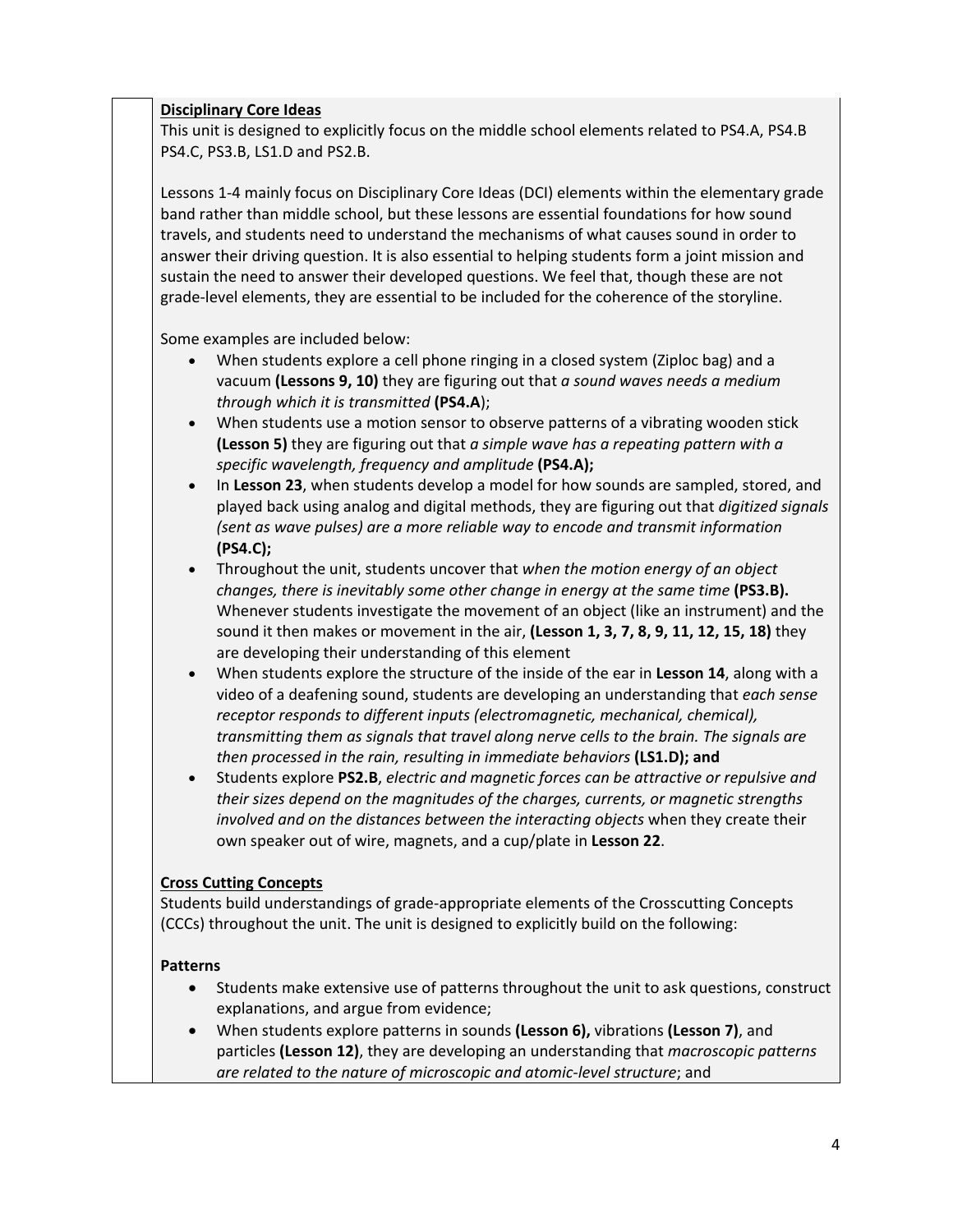| When students analyze graphs using motion detectors to distinguish the difference   |
|-------------------------------------------------------------------------------------|
| between amplitude and frequency (Lesson 5, 6), they are developing an understanding |
| that graphs and charts can be used to identify patterns in data.                    |

# **Cause and Effect:**

• Throughout the unit, students continuously explore how *cause-and-effect relationships may be used to predict phenomena in natural or designed systems*. The nature of the unit is to explore what causes us to sense so many sounds from a distance, and therefore student questions throughout the unit often address the cause of the phenomena being explored.

# **Structure and Function:**

- Students develop an understanding that *structures can be designed to serve particular functions by taking into account properties of different materials, and how materials can be shaped and used* when they:
	- Explore the structure of a record on a microscopic level **(Lesson 2)**;
	- Read about how insects use body structures to produce sounds **(Lesson 3)**;
	- Explore how different lengths of string (harp and guitar) affect the sound produced **(Lesson 6, 7)**;
	- Explore the structure of the ear and how it produces sound **(Lesson 14)**;
	- Explore how a tube or cone can make a soft sound seem louder **(Lesson 17)**; and
	- Deconstruct and then build a speaker **(Lesson 21, 22)**.
- We find that the use of this CCC to authentically show the connection between life science and physical science is a powerful example of how CCCs can be used to deepen student understanding of the core ideas.

# **Energy and Matter:**

- Students develop an understanding that *the transfer of energy can be tracked as energy flows through a designed or natural system* when they:
	- o explore the transfer of energy through collision across a medium **(Lesson 11, 12, 13)**;
	- o determine what transfers more energy, greater amplitude or frequency **(Lesson 15)**;
	- o Explore how energy is absorbed, reflected, or transmitted through different mediums **(Lesson 18)**; and
	- o Explore how electrical energy can be used to produce sound **(Lesson 21).**

# **Suggestions for improvement:**

In the PRP Feedback response, the writers of the unit clearly explain why Lesson 2-4 are building DCI elements in the elementary grade bands. This explanation is helpful in reviewing the intent for the inclusion of these elements in the unit. It may be beneficial to include this justification in the front matter for teachers as well.

|  | Specific evidence from materials and review team consensus reasoning:                                                                                                                      |
|--|--------------------------------------------------------------------------------------------------------------------------------------------------------------------------------------------|
|  | Integration of the three dimensions appears in every lesson of this unit. The unit was clearly<br>designed to promote student sense-making of anchoring and related lesson-level phenomena |
|  |                                                                                                                                                                                            |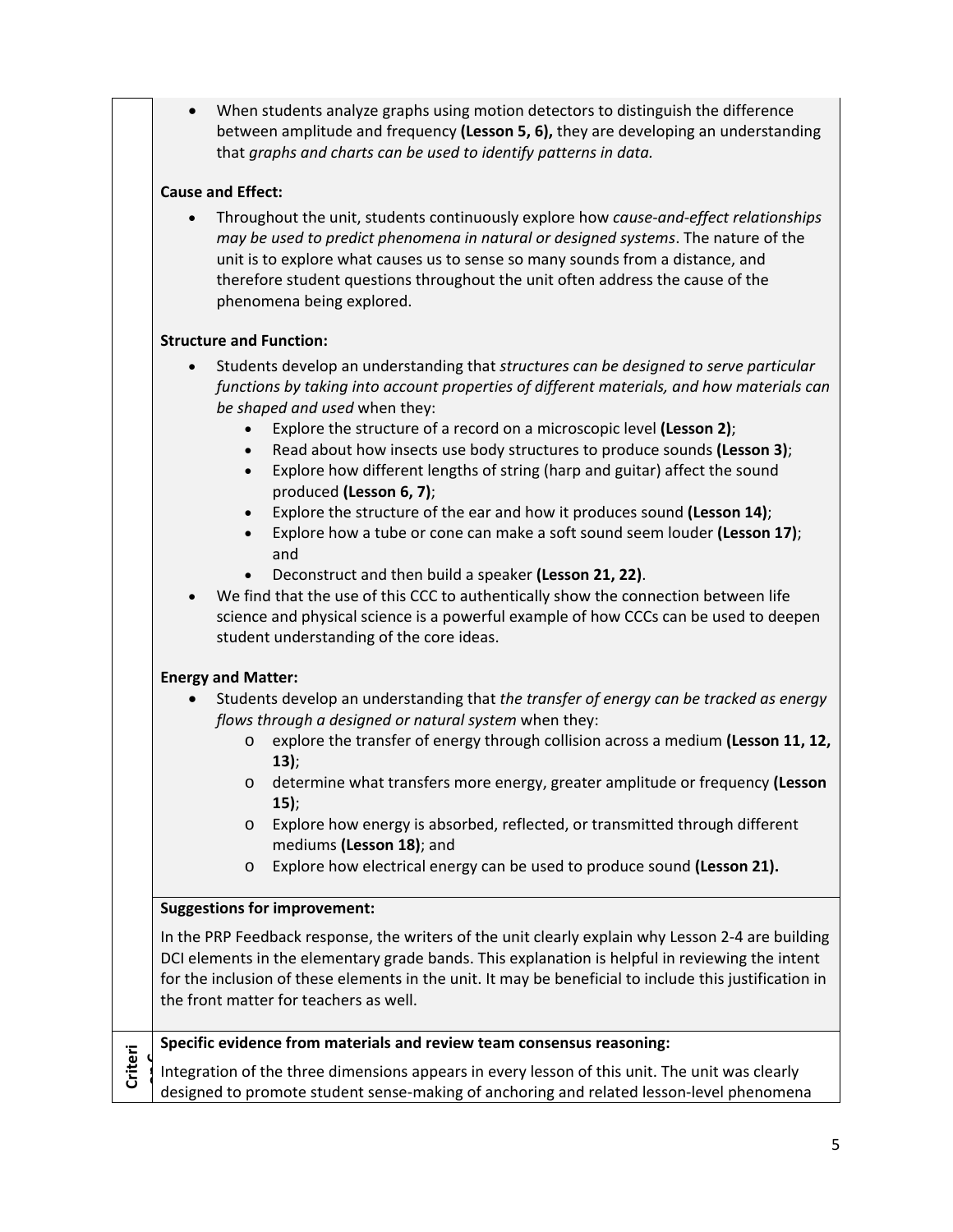by figuring out pieces of DCIs and CCCs through the application of SEPs. The three dimensions hold equal weight in student learning. All lessons have three-dimensional LPEs (described in front matter). The LPEs are color coded to indicate the source and alignment of each dimension: • **Blue bold font: Science and Engineering Practice** • Regular blue font: Quoted text from the relevant Appendix F Practices Matrix • *Italicized font: Specific storyline context (phenomena/question)* • Green font: Alignment to a cross-cutting concept(s) • Orange font: Alignment to the Disciplinary Core Ideas (or pieces of these DCIs) For example: **Develop and use a model** to describe (phenomena) how changes in forces applied to an instrument (being struck or plucked) cause its shape (structure) to change leading it to being repeatedly deformed above and below its initial position (effect) = vibration; use the model to argue whether the structure of other solid objects also changes like this (cause) when they produce sounds (effect). **(Lesson 3) Suggestions for improvement:** N/A **Criterion Criterion D. Specific evidence from materials and review team consensus reasoning:** The purpose and focus of all lessons is to support students in making sense of the phenomenon. Every lesson has a lesson question that is based on the questions the students generated from the DQB. Students answer their questions through hands-on investigation following the "Investigative Routine" (questions, phenomenon, use practices, and what we figure out). Lessons work together in a coherent storyline to help students make sense of the phenomenon of hearing different sounds from a distance as students return to the phenomenon during all lessons to add layers of explanation based on their learning. The navigation routine allows students to reflect on where they have been so far in the unit, and also develop recommendations for what should come next. This makes lessons build off of one another, and lets students develop ownership of the storyline. Attention is paid throughout the unit to revisit the DQB and earlier models to adjust and revise them according to new information that has been gained. The unit is beautifully designed and divided into four different bends, segments of the unit that explores a set of investigations motivated by a related set of student questions. Bend 1 investigates "How do different objects make sound?", Bend 2 investigates "How does sound travel?", Bend 3 investigates "How can we detect sound?", and Bend 4 investigates "How do speakers and microphones work?" The teacher guide is an incredible resource to help a teacher develop coherence for students. It outlines what is figured out during each lesson, and what new questions are developed, and provides guidance for teachers on how to elicit student questions and answers to connect to the next lesson. The unit skeleton breaks down the flow of the storyline, and clearly shows how each lesson builds upon the last to increase complexity in student understanding of the phenomena.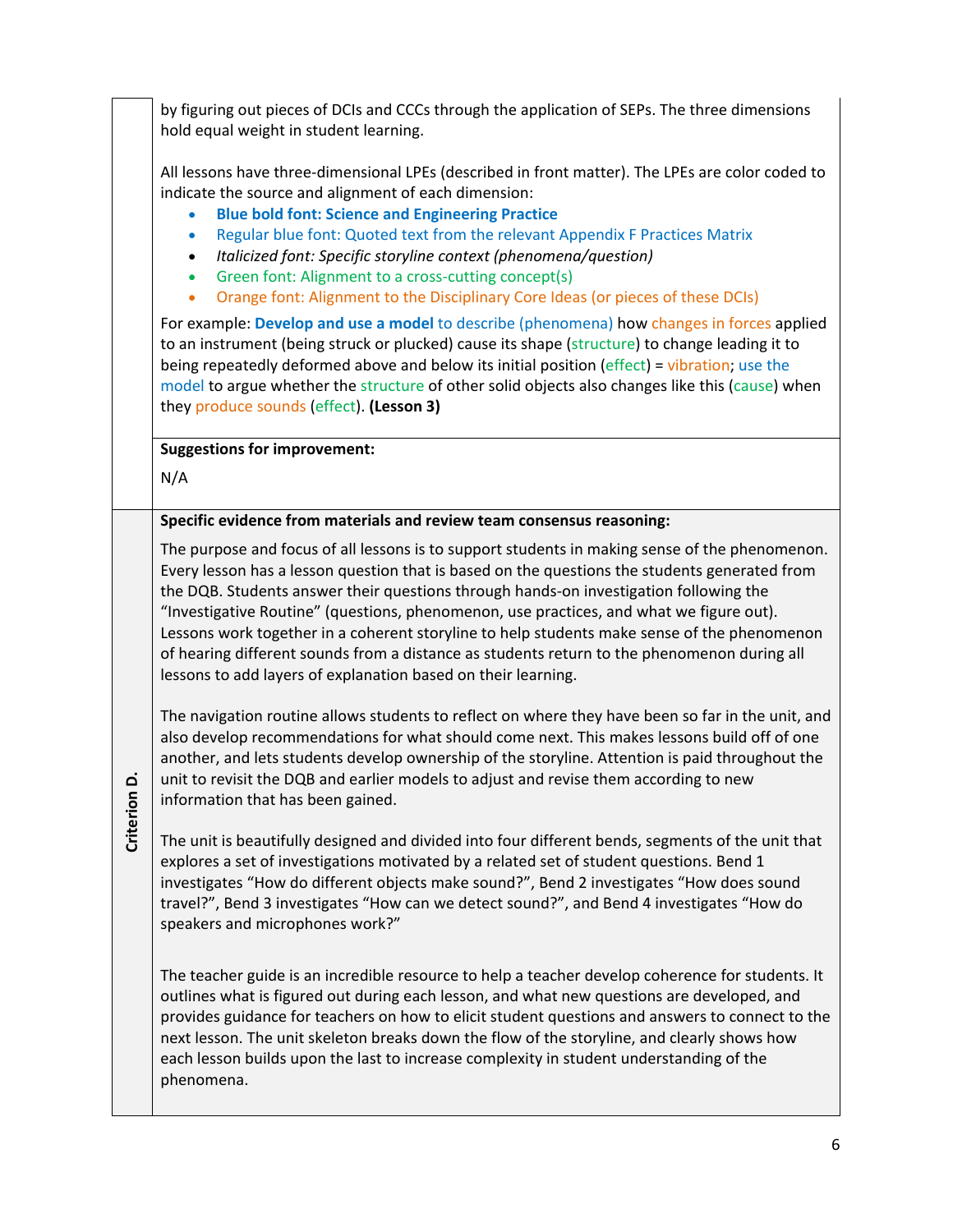|              |                                                                                                                                                                                                                                                                                                                                                                                                                                                                                                                                                                                                                                                                                                                                                                                                                                                        | <b>Suggestions for improvement:</b>                                                                                                                                                                                                                                                                                                                                                                                                                                                                                                                                                                                                                                                                                                                                                                                                                                                                                                                                                                                                                                                                                                                                                                                                                                                                                                                                                                                                                                                                                                                                                                                                                                                                                                                                                                                                                                                                                                                                                                                                                                                                                                                                                                                                                                       |
|--------------|--------------------------------------------------------------------------------------------------------------------------------------------------------------------------------------------------------------------------------------------------------------------------------------------------------------------------------------------------------------------------------------------------------------------------------------------------------------------------------------------------------------------------------------------------------------------------------------------------------------------------------------------------------------------------------------------------------------------------------------------------------------------------------------------------------------------------------------------------------|---------------------------------------------------------------------------------------------------------------------------------------------------------------------------------------------------------------------------------------------------------------------------------------------------------------------------------------------------------------------------------------------------------------------------------------------------------------------------------------------------------------------------------------------------------------------------------------------------------------------------------------------------------------------------------------------------------------------------------------------------------------------------------------------------------------------------------------------------------------------------------------------------------------------------------------------------------------------------------------------------------------------------------------------------------------------------------------------------------------------------------------------------------------------------------------------------------------------------------------------------------------------------------------------------------------------------------------------------------------------------------------------------------------------------------------------------------------------------------------------------------------------------------------------------------------------------------------------------------------------------------------------------------------------------------------------------------------------------------------------------------------------------------------------------------------------------------------------------------------------------------------------------------------------------------------------------------------------------------------------------------------------------------------------------------------------------------------------------------------------------------------------------------------------------------------------------------------------------------------------------------------------------|
|              |                                                                                                                                                                                                                                                                                                                                                                                                                                                                                                                                                                                                                                                                                                                                                                                                                                                        | N/A                                                                                                                                                                                                                                                                                                                                                                                                                                                                                                                                                                                                                                                                                                                                                                                                                                                                                                                                                                                                                                                                                                                                                                                                                                                                                                                                                                                                                                                                                                                                                                                                                                                                                                                                                                                                                                                                                                                                                                                                                                                                                                                                                                                                                                                                       |
|              |                                                                                                                                                                                                                                                                                                                                                                                                                                                                                                                                                                                                                                                                                                                                                                                                                                                        | Specific evidence from materials and review team consensus reasoning:                                                                                                                                                                                                                                                                                                                                                                                                                                                                                                                                                                                                                                                                                                                                                                                                                                                                                                                                                                                                                                                                                                                                                                                                                                                                                                                                                                                                                                                                                                                                                                                                                                                                                                                                                                                                                                                                                                                                                                                                                                                                                                                                                                                                     |
| Criterion E. | This unit authentically integrates physical and life science domains through the lens of the CCC<br>Structure and Function when students investigate how the structure of an insect determines<br>the sound it makes (Lesson 3) and how the ear detects sound (Lesson 14). Opportunities for the<br>integration of life science and physical science in home learning can be seen with Lesson 14<br>where students are given the option to gather information about how other organisms hear<br>sounds and how some hear things we can't due to different structures.<br>While this unit primarily lives in the physical science domain, it goes beyond a passing reference<br>to other domains and powerfully integrates elements of the life sciences at the middle school<br>grade band, still in service to figuring out the anchoring phenomenon. |                                                                                                                                                                                                                                                                                                                                                                                                                                                                                                                                                                                                                                                                                                                                                                                                                                                                                                                                                                                                                                                                                                                                                                                                                                                                                                                                                                                                                                                                                                                                                                                                                                                                                                                                                                                                                                                                                                                                                                                                                                                                                                                                                                                                                                                                           |
|              |                                                                                                                                                                                                                                                                                                                                                                                                                                                                                                                                                                                                                                                                                                                                                                                                                                                        | <b>Suggestions for improvement:</b><br>N/A                                                                                                                                                                                                                                                                                                                                                                                                                                                                                                                                                                                                                                                                                                                                                                                                                                                                                                                                                                                                                                                                                                                                                                                                                                                                                                                                                                                                                                                                                                                                                                                                                                                                                                                                                                                                                                                                                                                                                                                                                                                                                                                                                                                                                                |
|              | ட்<br>Criterior                                                                                                                                                                                                                                                                                                                                                                                                                                                                                                                                                                                                                                                                                                                                                                                                                                        | Specific evidence from materials and review team consensus reasoning:<br>The connections to CCSS in ELA and mathematics are strong across the unit. In the teacher<br>guide, the final page of each lesson is an Alignment to Standards page, and outlines the ELA and<br>mathematics standards that students were building toward throughout the lesson. For example:<br>Students build toward CCSS.ELA-Literacy.SL.6.1 when they participate in collaborative<br>discussion to create questions about the anchoring phenomenon and lesson level<br>phenomena, develop a class consensus models, make sense of information, and figure<br>out what the class should do next. This happens consistently throughout the unit, and<br>can explicitly found in Lessons 1-13, 15, 17, 21-23;<br>Students build toward CCSS.Math.Content.5.G.A.2 and CCSS.Math.Content.8.F.B.5 in<br>$\bullet$<br>Lesson 5 when they use a Logger Lite probe to detect motion in a wooden rod hit by a<br>mallet through a graph of the data, and analyze the graph for patterns in distance vs.<br>time to figure out amplitude and frequency; and<br>Students build toward CCSS.Math.Content.6.SP.B.5.B and<br>CCSS.Math.Content.6.SP.B.5.C in Lesson 15 when they investigate "what transfers<br>more energy - waves of bigger amplitude or frequency?" Students have to calculate<br>how many times farther did the cap move based on different frequency/amplitude.<br>They observe patterns in their data and discover the relationship between frequency vs<br>energy and amplitude vs. energy.<br>Though not explicitly addressed by the authors of the unit, there are many places throughout<br>the unit where students engage in CCSS.ELA related to Science & Technical Subjects. For<br>example:<br>CCSS.ELA-LITERACY.RST.6-8.7 is addressed when students use provided readings to help<br>construct their model related to the anchoring phenomenon (Lesson 14, 22);<br>CCSS.ELA-LITERACY.RST.6-8.10 is addressed through the various readings provided to<br>$\bullet$<br>students; and<br>CCSS.ELA-LITERACY.RST.6-8.9 is implicit throughout the unit, as students use readings along with<br>experiments, simulations, and videos to make sense of the anchoring phenomenon. |
|              |                                                                                                                                                                                                                                                                                                                                                                                                                                                                                                                                                                                                                                                                                                                                                                                                                                                        |                                                                                                                                                                                                                                                                                                                                                                                                                                                                                                                                                                                                                                                                                                                                                                                                                                                                                                                                                                                                                                                                                                                                                                                                                                                                                                                                                                                                                                                                                                                                                                                                                                                                                                                                                                                                                                                                                                                                                                                                                                                                                                                                                                                                                                                                           |
|              |                                                                                                                                                                                                                                                                                                                                                                                                                                                                                                                                                                                                                                                                                                                                                                                                                                                        |                                                                                                                                                                                                                                                                                                                                                                                                                                                                                                                                                                                                                                                                                                                                                                                                                                                                                                                                                                                                                                                                                                                                                                                                                                                                                                                                                                                                                                                                                                                                                                                                                                                                                                                                                                                                                                                                                                                                                                                                                                                                                                                                                                                                                                                                           |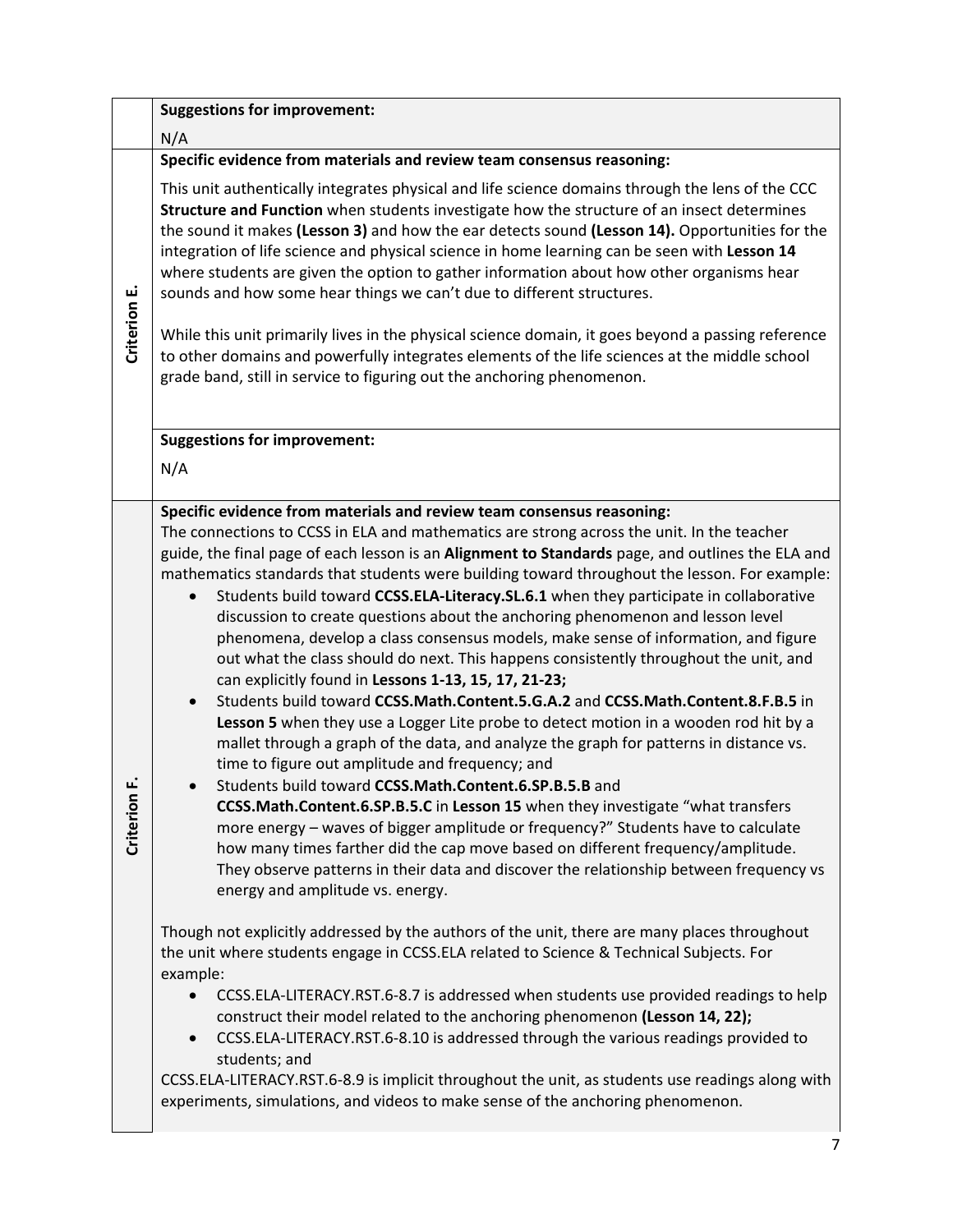Though not explicitly addressed by the authors of the unit, there are many places throughout the unit where students engage in CCSS.ELA related to Science & Technical Subjects. For example:

- CCSS.ELA-LITERACY.RST.6-8.7 is addressed when students use provided readings to help construct their model related to the anchoring phenomenon **(Lesson 14, 22);**
- CCSS.ELA-LITERACY.RST.6-8.10 is addressed through the various readings provided to students; and
- CCSS.ELA-LITERACY.RST.6-8.9 is implicit throughout the unit, as students use readings along with experiments, simulations, and videos to make sense of the anchoring phenomenon.

# **Suggestions for improvement:**

While there are many reading opportunities for the students **(Lesson 3, 4, 5, 7, 13, 17, 21),** it is not clear whether these are optional home learning opportunities because there doesn't appear to be any follow up on the reading activity the next day. **Lessons 14** and **22** were embedded into student sense-making, as students clearly used these readings to help construct their model. It may be beneficial to add more guidance for the teacher on how to use these readings to support student sense-making.

With so many scientific readings embedded in the unit, there may be a missed opportunity to address CCSS.ELA-LITERACY.RST.6-8.4-6, related to craft and structure of scientific writing. These standards may be addressed through the addition of specific graphic organizers related to each text that can help students break down how the format of scientific text supports the meaning.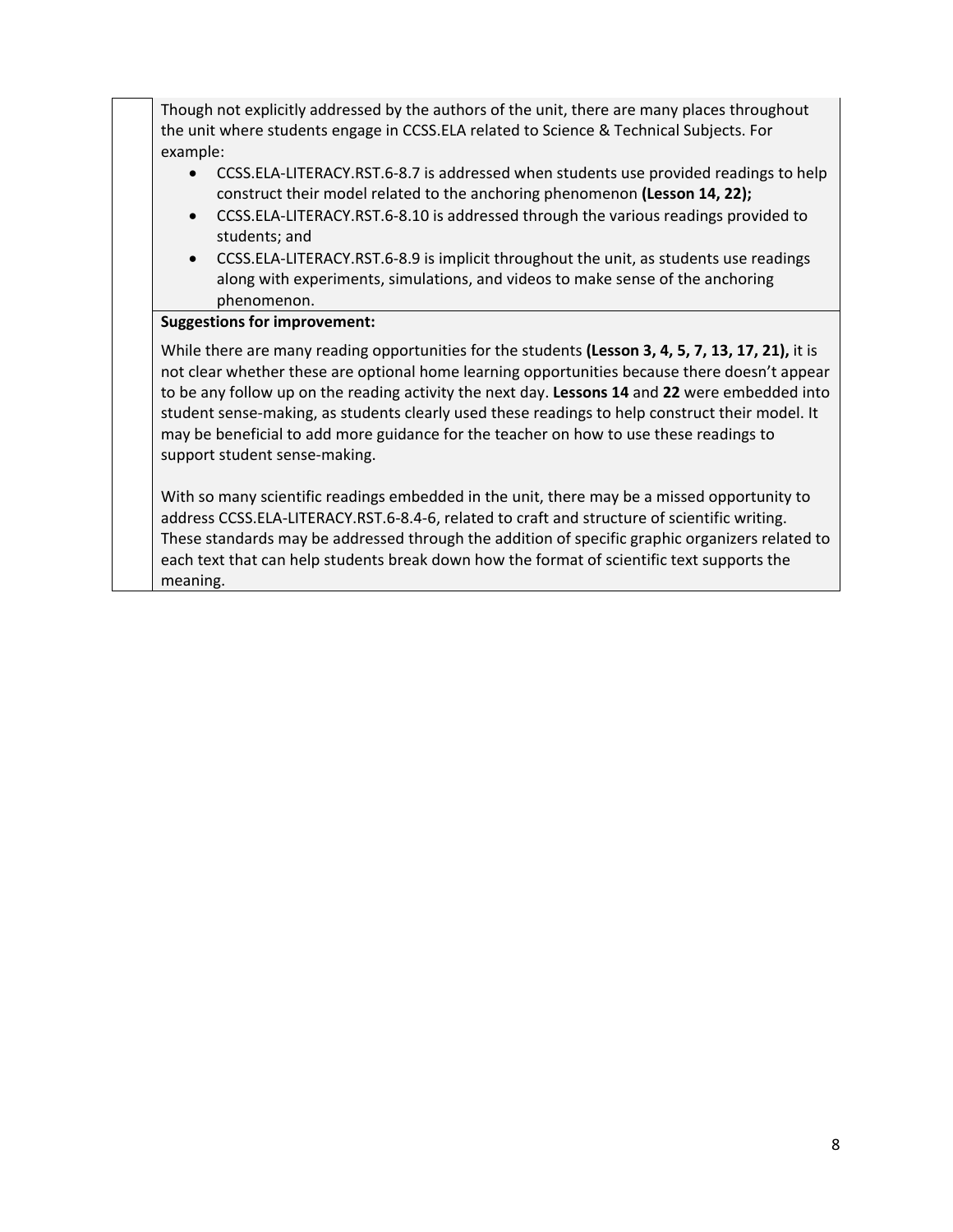|               |                                                                                                                                                                                                                                                                                                                                                                                                                                                                                          |      |           | <b>Evidence of Quality?</b> |                           |
|---------------|------------------------------------------------------------------------------------------------------------------------------------------------------------------------------------------------------------------------------------------------------------------------------------------------------------------------------------------------------------------------------------------------------------------------------------------------------------------------------------------|------|-----------|-----------------------------|---------------------------|
|               | Category II. NGSS Instructional Supports:                                                                                                                                                                                                                                                                                                                                                                                                                                                | None | nadequate | Adequate                    | Extensive                 |
|               | Relevance and Authenticity: Engages students in authentic and meaningful scenarios that<br>А.                                                                                                                                                                                                                                                                                                                                                                                            |      |           |                             | $\pmb{\mathsf{X}}$        |
|               | reflect the practice of science and engineering as experienced in the real world.<br>Student Ideas: Provides opportunities for students to express, clarify, justify, interpret,<br>В.<br>and represent their ideas and respond to peer and teacher feedback orally and/or in<br>written form as appropriate.                                                                                                                                                                            |      |           |                             | $\boldsymbol{\mathsf{X}}$ |
|               | C. Building Progressions: Identifies and builds on students' prior learning in all three                                                                                                                                                                                                                                                                                                                                                                                                 |      |           | $\boldsymbol{\mathsf{X}}$   |                           |
|               | dimensions, including providing support to teachers.<br>Scientific Accuracy: Uses scientifically accurate and grade-appropriate scientific<br>D.                                                                                                                                                                                                                                                                                                                                         |      |           |                             | X                         |
| Unit Criteria | information, phenomena, and representations to support students' three-dimensional<br>learning.                                                                                                                                                                                                                                                                                                                                                                                          |      |           |                             |                           |
|               | Differentiated Instruction: Provides guidance for teachers to support differentiated<br>Е.<br>instruction.                                                                                                                                                                                                                                                                                                                                                                               |      |           |                             | X                         |
|               | F. Teacher Support for Unit Coherence: Supports teachers in facilitating coherent student<br>learning experiences over time.                                                                                                                                                                                                                                                                                                                                                             |      |           |                             | X                         |
|               | G. Scaffolded differentiation over time: Provides supports to help students engage in the<br>practices as needed and gradually adjusts supports over time so that students are<br>increasingly responsible for making sense of phenomena and/or designing solutions to                                                                                                                                                                                                                   |      |           |                             | X                         |
|               | problems.                                                                                                                                                                                                                                                                                                                                                                                                                                                                                |      |           |                             |                           |
|               | At least adequate evidence for all of the unit criteria in the category; extensive<br>Category II Rating: 3<br>evidence for criteria A-C                                                                                                                                                                                                                                                                                                                                                 |      |           |                             |                           |
|               | The nature of this unit is relevant to student everyday life. Most students have experience with<br>sound and how it changes, musical instruments, speakers, cell phone tones, and other<br>phenomena experienced throughout the unit. To ensure that learning is authentic, all<br>phenomena are experienced as directly as possible to create a common experience amongst<br>students that will drive the class learning.                                                              |      |           |                             |                           |
| Criterion A.  | Some examples of phenomena experienced directly include:<br>In Lesson 1, sound is generated by a record on a lazy-susan with a needle attached to a<br>cone. This allows students to physically see from where the music is originating;<br>In Lesson 2, magnifiers allow students to see what might be causing different sounds to<br>be generated; and<br>As lessons progress, students generate sounds with instruments and other implements<br>and measure the results with sensors. |      |           |                             |                           |
|               | Students are also prompted throughout the unit to make connections to their own prior<br>knowledge related to the phenomena. For example:<br>In Lesson 1, students discuss places that they have heard sound coming from; and<br>The Lesson 16 student handout asks, "Discuss any experience you've had where the<br>٠<br>sound from a sound source changed as you got closer or further from the sound<br>source."                                                                      |      |           |                             |                           |
|               | As a point of relevancy to students, all learning experiences are dependent on the questions<br>that they have developed in previous lessons. This provides students with the feeling of                                                                                                                                                                                                                                                                                                 |      |           |                             |                           |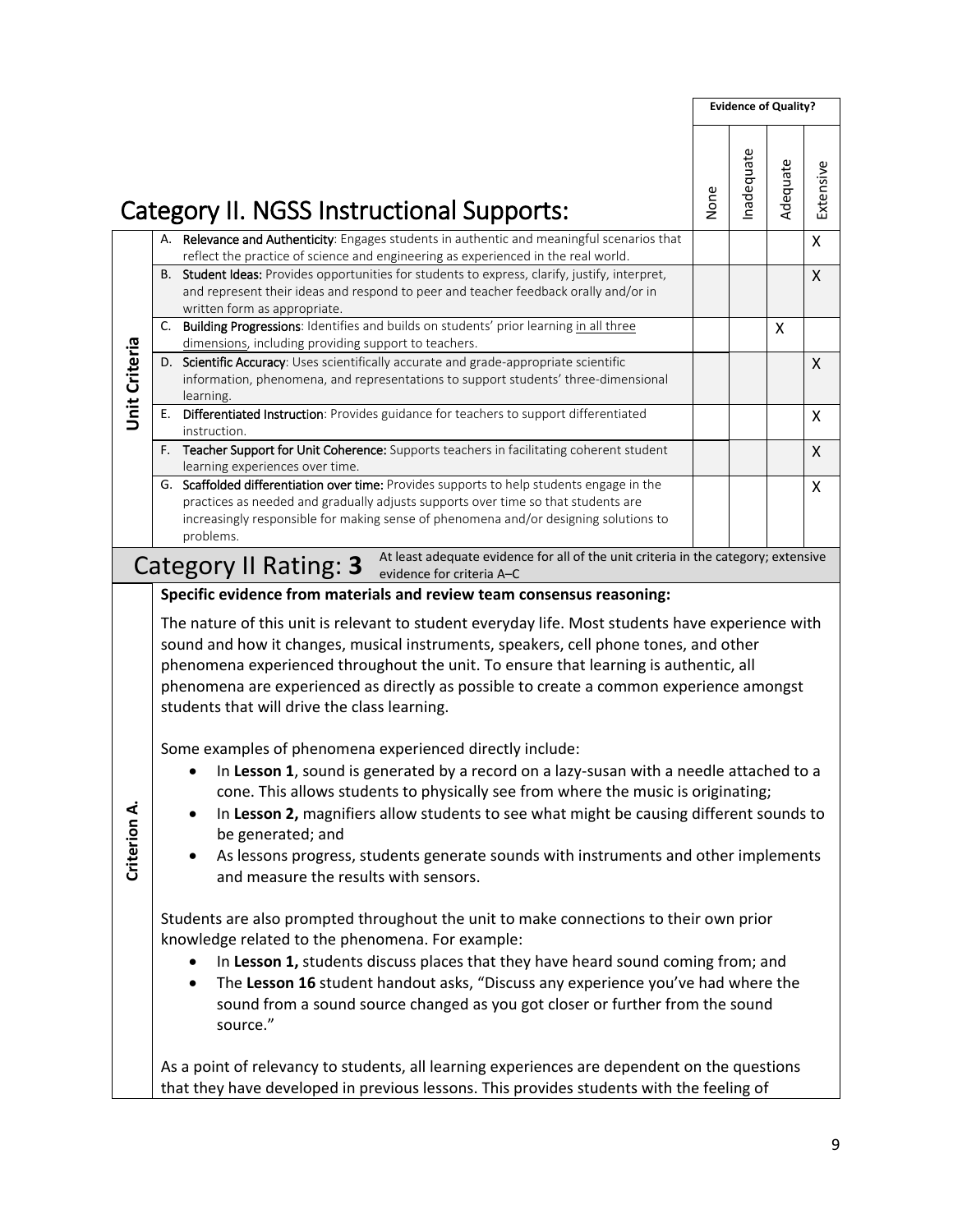|              | autonomy in the work that they complete, and contributes to a positive classroom culture of<br>figuring out together.                                                                                                                                                                                                                                                                                                                                                                                                                                                                                                                                                                                                                                                                                                                                                                                                                                                                                                                                                                                                                                                                                                                                                                                                                                                                                                                                                                                                                                                                                                                                                                                                                                                                                                      |  |
|--------------|----------------------------------------------------------------------------------------------------------------------------------------------------------------------------------------------------------------------------------------------------------------------------------------------------------------------------------------------------------------------------------------------------------------------------------------------------------------------------------------------------------------------------------------------------------------------------------------------------------------------------------------------------------------------------------------------------------------------------------------------------------------------------------------------------------------------------------------------------------------------------------------------------------------------------------------------------------------------------------------------------------------------------------------------------------------------------------------------------------------------------------------------------------------------------------------------------------------------------------------------------------------------------------------------------------------------------------------------------------------------------------------------------------------------------------------------------------------------------------------------------------------------------------------------------------------------------------------------------------------------------------------------------------------------------------------------------------------------------------------------------------------------------------------------------------------------------|--|
|              | <b>Suggestions for improvement:</b>                                                                                                                                                                                                                                                                                                                                                                                                                                                                                                                                                                                                                                                                                                                                                                                                                                                                                                                                                                                                                                                                                                                                                                                                                                                                                                                                                                                                                                                                                                                                                                                                                                                                                                                                                                                        |  |
|              | N/A                                                                                                                                                                                                                                                                                                                                                                                                                                                                                                                                                                                                                                                                                                                                                                                                                                                                                                                                                                                                                                                                                                                                                                                                                                                                                                                                                                                                                                                                                                                                                                                                                                                                                                                                                                                                                        |  |
|              | Specific evidence from materials and review team consensus reasoning:                                                                                                                                                                                                                                                                                                                                                                                                                                                                                                                                                                                                                                                                                                                                                                                                                                                                                                                                                                                                                                                                                                                                                                                                                                                                                                                                                                                                                                                                                                                                                                                                                                                                                                                                                      |  |
| Criterion B. | Students have many opportunities to express, clarify, justify, interpret, and represent their ideas<br>throughout the unit. For example:<br>Initial Model (Lesson 1) and Incremental Tracker (used throughout unit) allows students<br>to represent their ideas through illustration;<br>Scientists Circle (Lesson 1, 3, 8, 13, 15) is used for mediated whole group discussion<br>$\bullet$<br>when students are coming to consensus on a set of ideas. This strategy promotes peer-<br>to-peer feedback on ideas;<br>Student activity sheets (used throughout unit) provide student opportunity to represent<br>$\bullet$<br>ideas in written form, and give teacher an opportunity to provide feedback;<br>The driving question board (created Lesson 1, displayed and utilized throughout unit)<br>$\bullet$<br>allows students to ask, prioritize, and align their questions with those of their peers, and<br>refine questions as new evidence becomes available;<br>Small group discussion (Lessons 1, 2, 6, 8, 11, 13, 14, 19, 21, 23) are a way to allow<br>$\bullet$<br>students to share ideas and build their understanding. Small group listening and<br>speaking routines are provided within the handouts to help teachers establish norms<br>around student discourse. The norms presented allow students to establish knowledge<br>and participate in scientific argumentation based on evidence that they collect; and<br>The front matter (J) establishes norms and strategies that teachers can use in the four<br>$\bullet$<br>basic types of discussion that can facilitate science learning: Generating and Prioritizing<br>Questions Discussion, Initial Ideas Discussion, Building Understandings Discussion, and<br>Consensus Building Discussion.<br><b>Suggestions for improvement:</b><br>N/A |  |
|              | Specific evidence from materials and review team consensus reasoning:                                                                                                                                                                                                                                                                                                                                                                                                                                                                                                                                                                                                                                                                                                                                                                                                                                                                                                                                                                                                                                                                                                                                                                                                                                                                                                                                                                                                                                                                                                                                                                                                                                                                                                                                                      |  |
| Criterion C. | Expected student prior learning is identified throughout the unit within the Getting Ready:<br>Teacher Preparation pages for each lesson. This section of the teacher guide includes<br>background knowledge for the teacher, which may outline the content knowledge that students<br>are expected to have, and alternative student conceptions, which outlines incomplete ideas that<br>students may have about the content. Based on student prior knowledge, additional<br>investigations may be suggested to help build prior knowledge that students are missing. Some<br>examples include:<br>Lesson 9: If students do not have prior knowledge from PS1 in grade 5, that air is matter<br>and therefore has mass, it is recommended to complete additional investigation in step<br>$3;$ and<br>Lesson 11: If students haven't developed lines of evidence from previous grades (PS1 in<br>grade 5) that solids, liquids, and gases are made of particles and that the spacing<br>between those particles is different for a solid and liquid vs. a gas, and that the particles<br>in liquid or gas can move, you may need to add additional supplemental lessons before<br>this one.                                                                                                                                                                                                                                                                                                                                                                                                                                                                                                                                                                                                                              |  |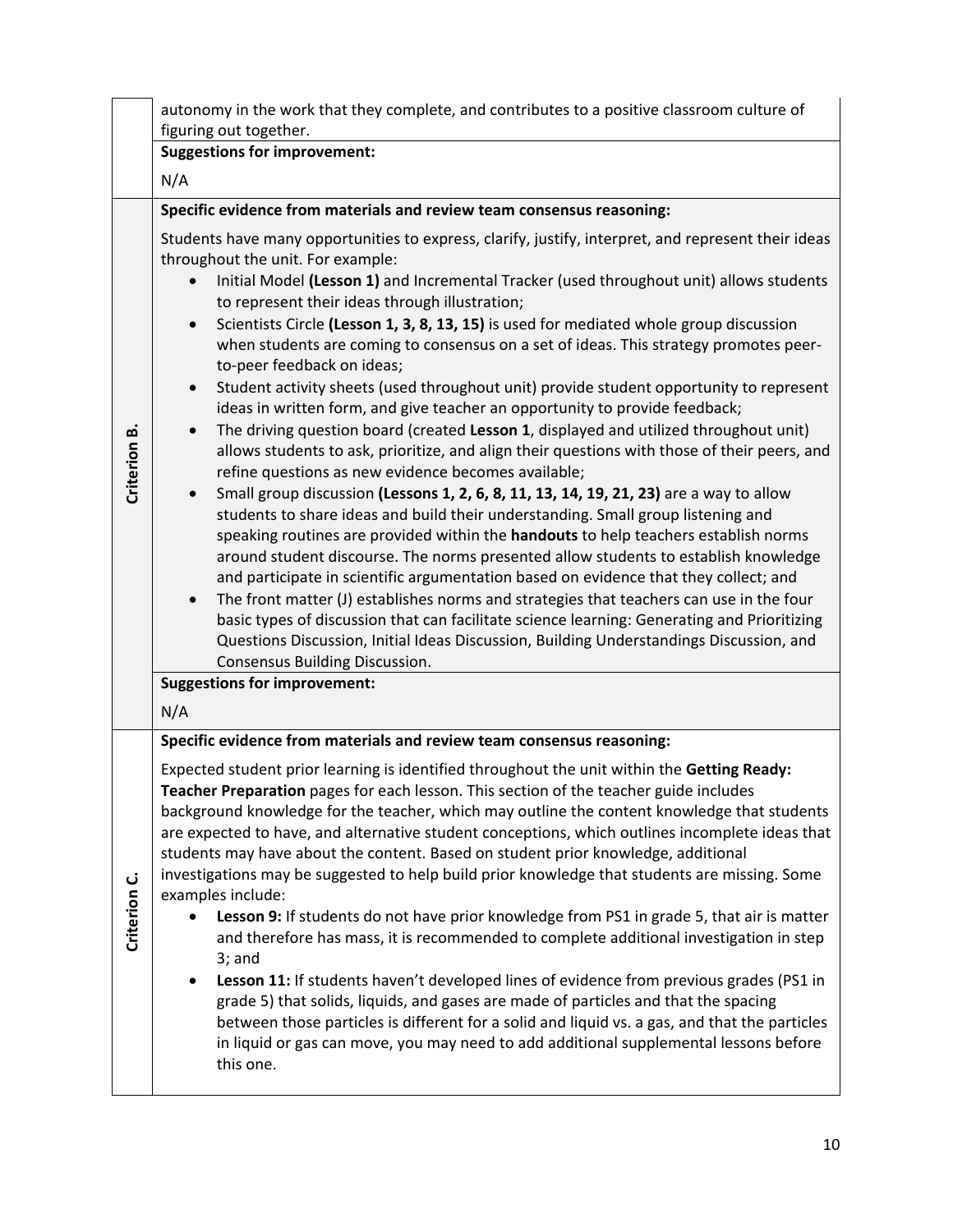Prior knowledge and student alternative conceptions related explicitly to the CCCs is found in the teacher notes along the side of the teacher guide, in a box called **Supporting Students in Using Cross-Cutting Concepts**. These boxes are found in **Lessons 4,5,6, and 9**, and provide information about what students may not understand about a CCC and point out an opportunity to address that with students.

Student prior knowledge is elicited through an embedded pre-assessment in **Lesson 1**, and an **optional pre-assessment** that can be completed prior to Lesson 1. In the **front matter**, the embedded pre-assessment is broken down to explain what prior knowledge is expected in terms of content, and provides the teacher guidance on how the unit can be modified if students show a strong understanding of these ideas. For example, the front matter notes, "If most of your students show idea 2), then lesson 12, can be reduced to a 5-10 minute review" (page 14).

Progression of student learning throughout the lesson is extensive. The initial lessons revisit the understanding of sound that should be developed in the K-2 and 3-5 grade bands in order to reinforce student learning that is a pre-requisite to this learning, and engages students in the empowering realm of "figuring out." There is extensive support provided throughout the teacher guide for guiding student discussions to build one lesson off of another, and every lesson incorporates the "navigation routine" where students look back on the previous lessons, and look forward. Looking back allows student to reflect on what they have learned and what they still wonder, while looking forward empowers students to guide their own learning. Students complete "next step" questions at the end of most student activity sheets.

Students also keep track of their own progression throughout the unit by reflecting on their learning using the Incremental Model Tracker.

## **Suggestions for improvement:**

**Criterion**  Criterion D. This section would be rated extensive if prior knowledge was clearly identified at the **element level** for all three dimensions.

Prior knowledge should be explained for each dimension. It may be beneficial to explain what prior knowledge or skill is being elicited from the initial model that acts as an embedded preassessment in **Lesson 1**, and what can be done if students do not show proficiency in the SEPs or CCCs at this level.

It may also be helpful to explicitly identify or label expected prior knowledge of students at the element level for the SEPs, CCCs, and DCIs in the **Getting Ready: Teacher Preparation** resource. **Specific evidence from materials and review team consensus reasoning:**

The teacher handout provides "Background Knowledge for Teacher Only" which is scientifically accurate, research based, and guides the teacher to ensure scientific accuracy in student development of knowledge. The teacher guide is also designed to help the teacher elicit appropriate questions from students that will lead to accurate scientific understanding of the phenomena. Scientific terminology and alternative student conceptions are also provided. **Suggestions for improvement:** N/A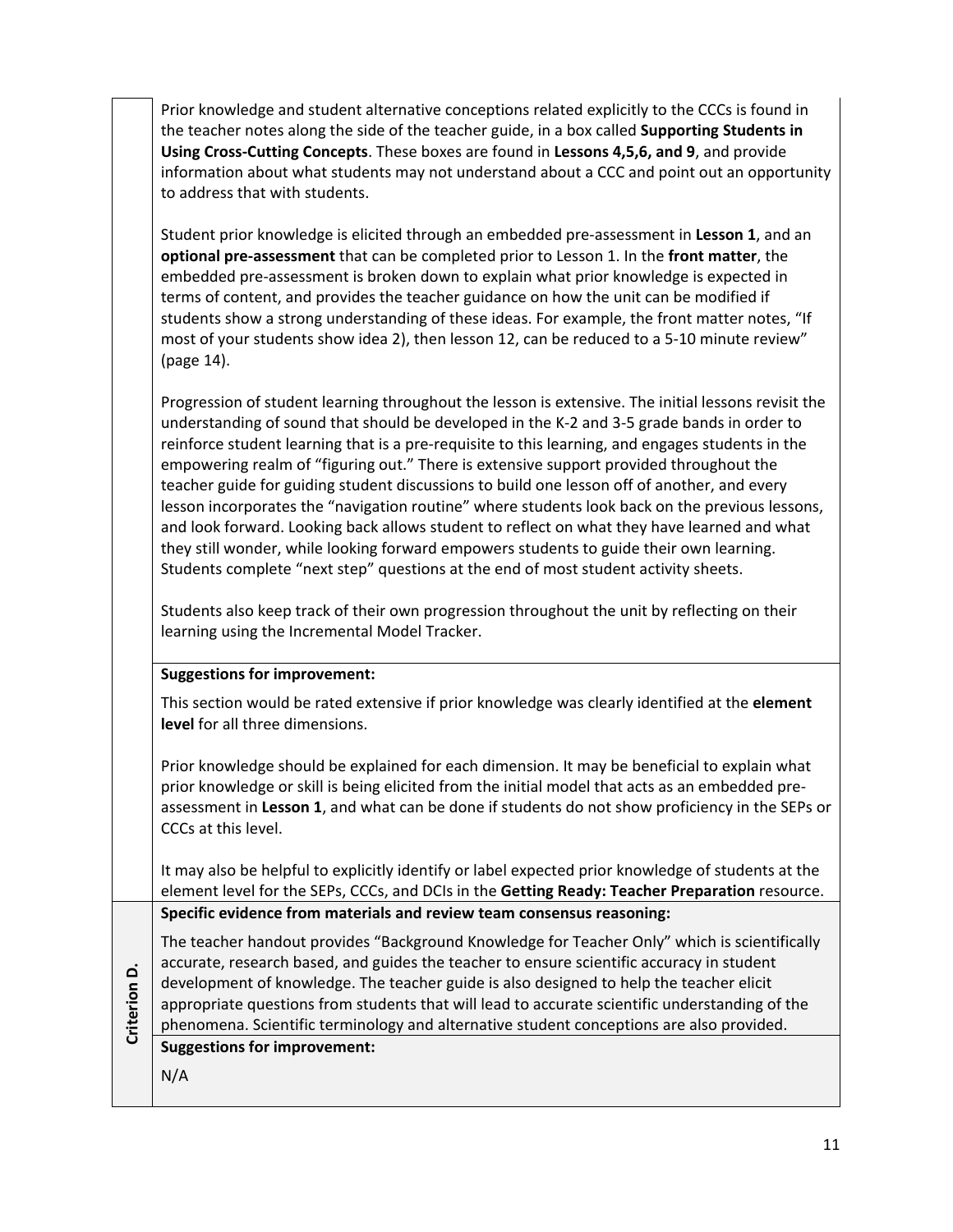|              | Specific evidence from materials and review team consensus reasoning:                                                                                                                                                                                                                                                                                                                                                                                                                                                                                                                        |
|--------------|----------------------------------------------------------------------------------------------------------------------------------------------------------------------------------------------------------------------------------------------------------------------------------------------------------------------------------------------------------------------------------------------------------------------------------------------------------------------------------------------------------------------------------------------------------------------------------------------|
|              | The front matter presents teachers with recommendations for differentiated instruction.<br>Recommendations include:                                                                                                                                                                                                                                                                                                                                                                                                                                                                          |
|              | Allow students to investigate novel questions that arise during lessons but are not<br>$\bullet$<br>directly related to the storyline presented as extension activities;<br>Allow students to attempt assessments with or without co-constructed incremental<br>$\bullet$<br>model tool and "Gotta Have It" checklist; and<br>Some lessons provide differentiated options for home learning (for example, in Lesson<br>$\bullet$<br>7, students may choose from two different investigations or a reading on how humans<br>produce sounds, and allows for student-selected differentiation). |
|              | The front matter provides opportunities for teachers to present only sections of the storyline to<br>suit the needs of their classroom.                                                                                                                                                                                                                                                                                                                                                                                                                                                      |
|              | Throughout the unit, lessons provide differentiation strategies:                                                                                                                                                                                                                                                                                                                                                                                                                                                                                                                             |
| Criterion E. | Lesson 1: Class work or home learning;<br>$\bullet$<br>Lesson 3: Different method of demonstrating concepts;<br>$\bullet$<br>Lesson 3: When readings can be used;<br>$\bullet$<br>Lesson 7: Providing student investigation choice;<br>$\bullet$<br>Lesson 9: Changes in writing based on student engagement;<br>$\bullet$<br>Lesson 13: Differentiated Assessment Provided;<br>$\bullet$<br>Lesson 14: Partner, Group Structure; and<br>$\bullet$                                                                                                                                           |
|              | Lesson 14: Additional reading on how humpback whales produce and hear sounds.<br>$\bullet$                                                                                                                                                                                                                                                                                                                                                                                                                                                                                                   |
|              | Summative assessments presented in Lessons 7 and 13 have alternative versions to use with<br>students who many need questions broken into smaller steps or sub-pieces.                                                                                                                                                                                                                                                                                                                                                                                                                       |
|              | Learning throughout the unit is multi-modal. Students have various opportunities to express<br>their understanding of the science ideas in many ways (illustration of models, written work,<br>reading, discussion, etc.).                                                                                                                                                                                                                                                                                                                                                                   |
|              | <b>Suggestions for improvement:</b>                                                                                                                                                                                                                                                                                                                                                                                                                                                                                                                                                          |
|              | It may be beneficial to provide readings at various lexiles to support students who are English<br>language learners, have special needs, or read below reading level. If unable to provide varied<br>levels of reading, resources like graphic organizers to help pull important information from the<br>text may be helpful for this same population of students.                                                                                                                                                                                                                          |
| Criterion F. | Specific evidence from materials and review team consensus reasoning:<br>The teacher guides, front matter, and unit skeleton provide clear support on the coherent<br>format of the unit. Each lesson provides teachers with the opportunity to cultivate student<br>questions for the goal of learning. The teacher guides provide guidance on what questions to<br>look for from students, and how to elicit appropriate questions by using certain prompts.                                                                                                                               |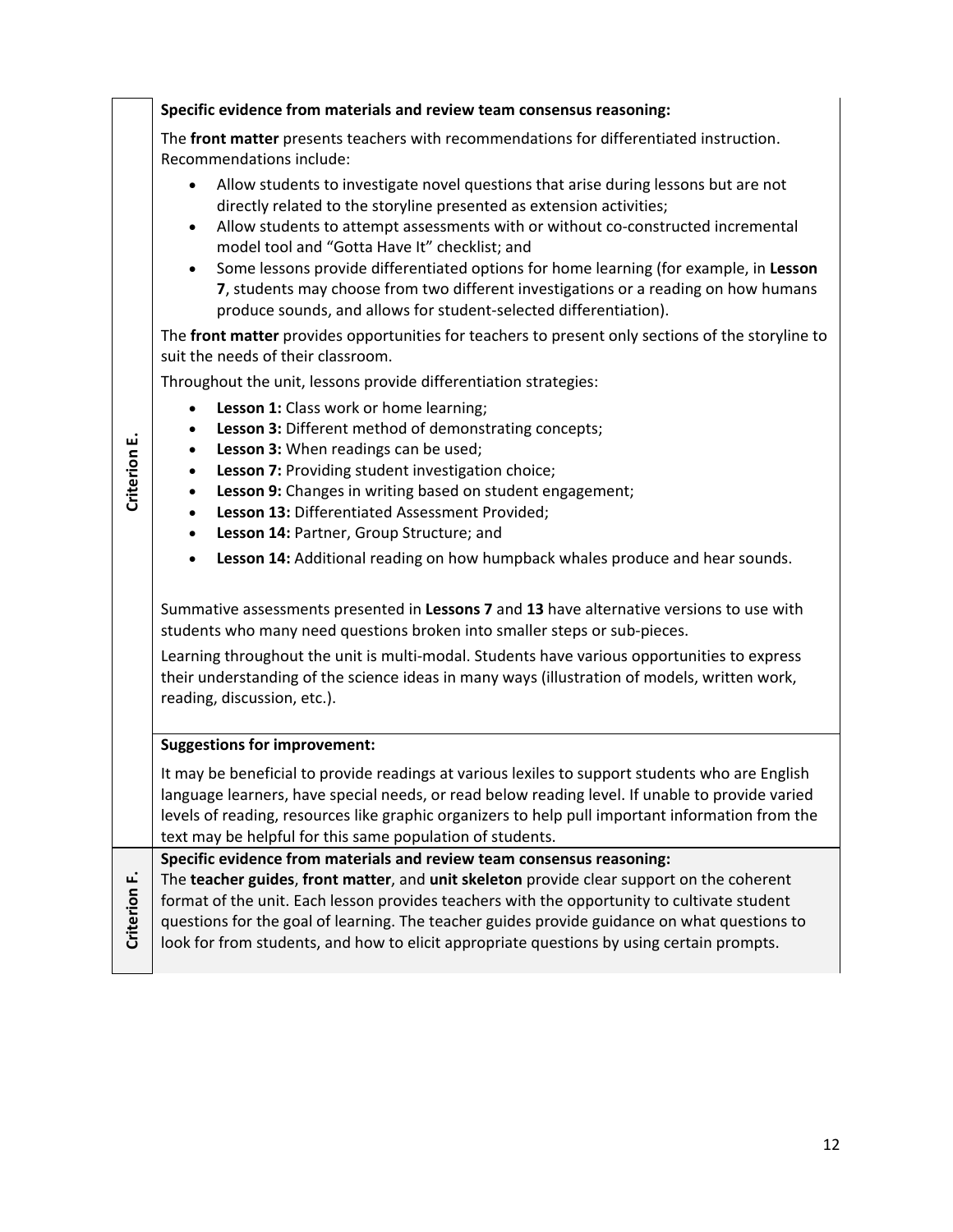|                    | The teacher guide also provides guidance on what to do if student questions or comments do                                                                                                                                                                                                                                                                                                                                                                                                                                                                                                                                                                                                                                                                                                                                                                                                              |
|--------------------|---------------------------------------------------------------------------------------------------------------------------------------------------------------------------------------------------------------------------------------------------------------------------------------------------------------------------------------------------------------------------------------------------------------------------------------------------------------------------------------------------------------------------------------------------------------------------------------------------------------------------------------------------------------------------------------------------------------------------------------------------------------------------------------------------------------------------------------------------------------------------------------------------------|
|                    | not follow the storyline. For example:<br>Lesson 2: "If students don't raise the idea of looking at instruments next, another way<br>to build coherence to the next lesson would be "<br>Lesson 5: "If students don't raise this idea, look back at question from the DQB"<br>$\bullet$<br>Lesson 9: "If students don't raise the idea of trapping the air around the sound source,<br>$\bullet$<br>here are some suggested prompts"                                                                                                                                                                                                                                                                                                                                                                                                                                                                    |
|                    | All three dimensions are incorporated into the design of the lesson, and are clearly outlined in<br>the teacher guide. The teacher guide provides strategies and supports for implementing the<br>lessons, but beyond that provides a multitude of supports in how to run a classroom that truly<br>embodies the vision of the National Research Council's Framework for K-12 Science Education,<br>with students at the center of scientific discovery. The notes along the side of the teacher<br>guides provide various supports for illuminating possible misconceptions and alternative<br>conceptions in students, providing differentiation, and supporting understanding within the<br>SEPs and CCCs that are background to the LPEs. The unit front matter also provides strategies<br>for the teacher to facilitate student discussion that supports sense-making in all three<br>dimensions. |
|                    | <b>Suggestions for improvement:</b>                                                                                                                                                                                                                                                                                                                                                                                                                                                                                                                                                                                                                                                                                                                                                                                                                                                                     |
|                    | N/A                                                                                                                                                                                                                                                                                                                                                                                                                                                                                                                                                                                                                                                                                                                                                                                                                                                                                                     |
|                    | Specific evidence from materials and review team consensus reasoning:                                                                                                                                                                                                                                                                                                                                                                                                                                                                                                                                                                                                                                                                                                                                                                                                                                   |
|                    | During discussion, the teacher carefully scaffolds students to ask scientific questions and guides<br>the students to list investigations they can conduct to help answer the questions. This<br>encourages students to take responsibility in making sense of the phenomenon.                                                                                                                                                                                                                                                                                                                                                                                                                                                                                                                                                                                                                          |
|                    | Lessons progress from reviewing basic understanding to building on that understanding. One<br>question drives a lesson and the lesson generates a more complex question which is addressed                                                                                                                                                                                                                                                                                                                                                                                                                                                                                                                                                                                                                                                                                                              |
| U,<br>δ<br>Criteri | in subsequent lessons. Students become more independent as the unit progresses, and have<br>the opportunity to guide their own learning. Some examples include:<br>In Lesson 17, students create and test designed structure for amplifying sound. The<br>design of the structure is driven by individual student interests and questions; and<br>The incremental model tracker and "Gotta Have It" checklist are tools completed by the<br>entire class up until Lesson 13. After this point, students are encouraged to continue<br>using these tools, but are also offered the freedom to record information for class in<br>another way that is more comfortable for them.                                                                                                                                                                                                                          |
|                    | The writers of this unit also provide teachers with the autonomy to make decisions in terms of<br>the scaffolding of their lessons based on their student population. For example:<br>Lesson 1: Class time or home learning to capture initial questions; and<br>Lesson 22: Options for what to do if students want to continue working on task.<br>$\bullet$                                                                                                                                                                                                                                                                                                                                                                                                                                                                                                                                           |
|                    | <b>Suggestions for improvement:</b>                                                                                                                                                                                                                                                                                                                                                                                                                                                                                                                                                                                                                                                                                                                                                                                                                                                                     |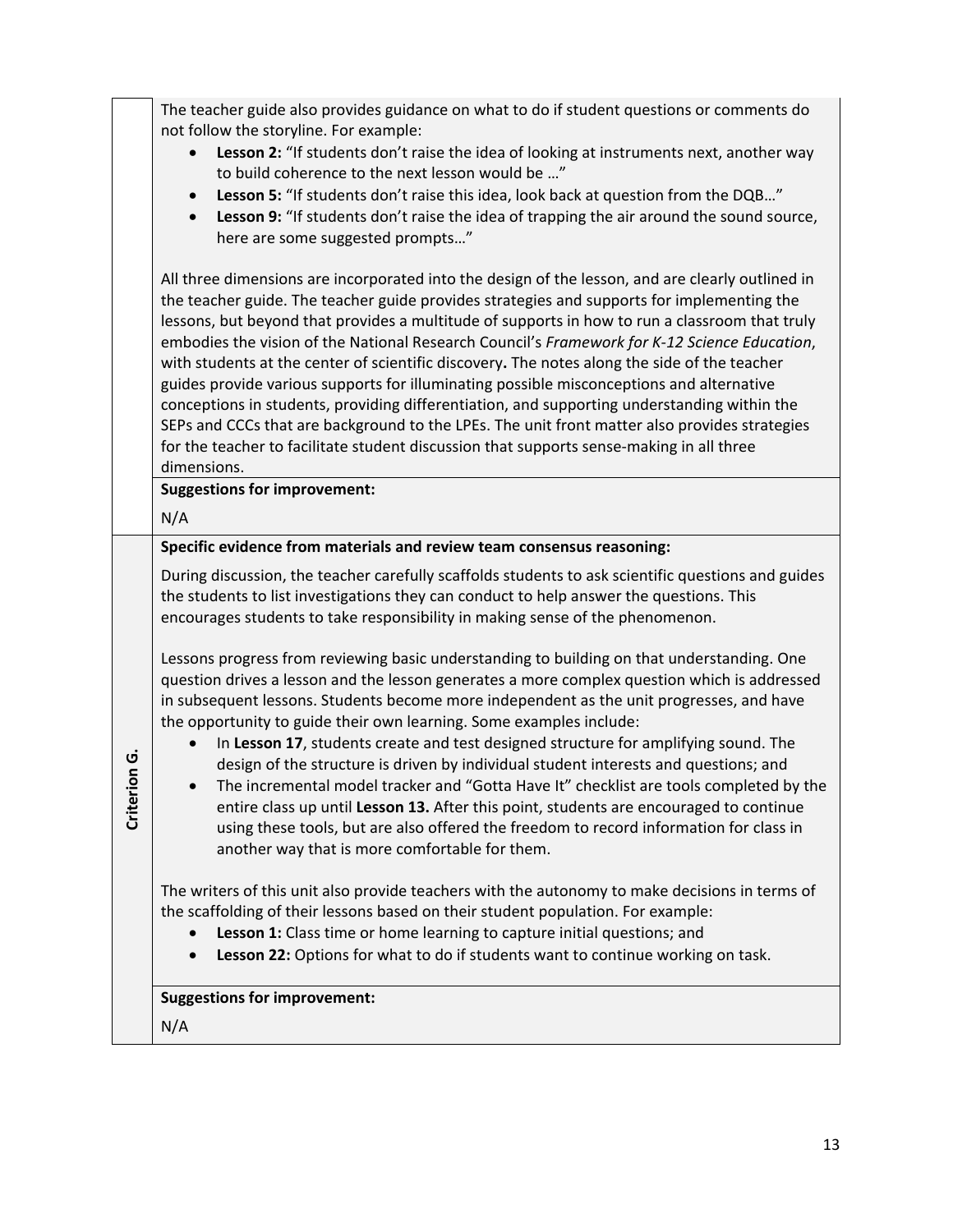|               |                                                                                                                                                                                                                                                                                                                                                                                                                                                                                                                                                                                                                                                                                                                                                                                                                                                                                                                                                                                                         |      | <b>Evidence of Quality?</b> |          |           |  |  |
|---------------|---------------------------------------------------------------------------------------------------------------------------------------------------------------------------------------------------------------------------------------------------------------------------------------------------------------------------------------------------------------------------------------------------------------------------------------------------------------------------------------------------------------------------------------------------------------------------------------------------------------------------------------------------------------------------------------------------------------------------------------------------------------------------------------------------------------------------------------------------------------------------------------------------------------------------------------------------------------------------------------------------------|------|-----------------------------|----------|-----------|--|--|
|               | <b>Category III. Monitoring NGSS Student Progress</b>                                                                                                                                                                                                                                                                                                                                                                                                                                                                                                                                                                                                                                                                                                                                                                                                                                                                                                                                                   | None | nadequate                   | Adequate | Extensive |  |  |
|               | A. Monitoring 3D student performances: Elicits direct, observable evidence of three-<br>dimensional learning; students are using practices with core ideas and crosscutting<br>concepts to make sense of phenomena and/or to design solutions.                                                                                                                                                                                                                                                                                                                                                                                                                                                                                                                                                                                                                                                                                                                                                          |      |                             |          | X         |  |  |
|               | B. Formative: Embeds formative assessment processes throughout that evaluate student                                                                                                                                                                                                                                                                                                                                                                                                                                                                                                                                                                                                                                                                                                                                                                                                                                                                                                                    |      |                             |          | X         |  |  |
| Unit Criteria | learning to inform instruction.<br>C. Scoring guidance: Includes aligned rubrics and scoring guidelines that provide guidance<br>for interpreting student performance along the three dimensions to support teachers<br>in (a) planning instruction and (b) providing ongoing feedback to students.                                                                                                                                                                                                                                                                                                                                                                                                                                                                                                                                                                                                                                                                                                     |      |                             |          | X         |  |  |
|               | D. Unbiased tasks/items: Assesses student proficiency using methods, vocabulary,                                                                                                                                                                                                                                                                                                                                                                                                                                                                                                                                                                                                                                                                                                                                                                                                                                                                                                                        |      |                             |          | X         |  |  |
|               | representations, and examples that are accessible and unbiased for all students.<br>Е.<br>Coherent Assessment system: Includes pre-, formative, summative, and self-assessment<br>measures that assess three-dimensional learning.                                                                                                                                                                                                                                                                                                                                                                                                                                                                                                                                                                                                                                                                                                                                                                      |      |                             |          | X         |  |  |
|               | F. Opportunity to learn: Provides multiple opportunities for students to demonstrate<br>performance of practices connected with their understanding of disciplinary core ideas<br>and crosscutting concepts and receive feedback                                                                                                                                                                                                                                                                                                                                                                                                                                                                                                                                                                                                                                                                                                                                                                        |      |                             |          | X         |  |  |
|               | At least adequate evidence for all criteria in the category; extensive evidence<br>Category III Rating: 3 At least avequate evident                                                                                                                                                                                                                                                                                                                                                                                                                                                                                                                                                                                                                                                                                                                                                                                                                                                                     |      |                             |          |           |  |  |
|               | Specific evidence from materials and review team consensus reasoning:                                                                                                                                                                                                                                                                                                                                                                                                                                                                                                                                                                                                                                                                                                                                                                                                                                                                                                                                   |      |                             |          |           |  |  |
| ∢             | Three-dimensional student performance is monitored throughout the unit. Throughout the<br>teacher guides, support is provided to teachers around what they should be hearing in terms of<br>student questions and responses that shows three-dimensional learning progressions.<br>Full class artifacts, such as the DQB and Consensus Model, are displayed through the course of<br>the unit. This provides observable evidence of full group three-dimensional learning as students<br>are working together to figure out the anchoring phenomenon.<br>Formative assessment is embedded throughout the lessons as a method of observable learning.<br>The front matter identifies what student artifacts can be used to provide evidence of three-<br>dimensional learning related to the LPEs. For example, it might identify which question on the<br>student activity sheet can be used to collect evidence of student progress or what can should be<br>observed in student models. Specifically: |      |                             |          |           |  |  |
| Criterion     | Lesson 4: Questions 2 and 3 on the student activity sheet targets the LPE of the lesson<br>that shows students ideas;                                                                                                                                                                                                                                                                                                                                                                                                                                                                                                                                                                                                                                                                                                                                                                                                                                                                                   |      |                             |          |           |  |  |
|               | Lesson 8: The group/partner models constructed for the gallery walk; and                                                                                                                                                                                                                                                                                                                                                                                                                                                                                                                                                                                                                                                                                                                                                                                                                                                                                                                                |      |                             |          |           |  |  |
|               | Lesson 18: Student responses to questions 2-5.                                                                                                                                                                                                                                                                                                                                                                                                                                                                                                                                                                                                                                                                                                                                                                                                                                                                                                                                                          |      |                             |          |           |  |  |
|               | Five summative assessment tasks are presented, with three-dimensional answer guides and<br>rubrics to assess student performance in all dimensions. Each summative task asks students to<br>apply their gained scientific knowledge to a new phenomenon.                                                                                                                                                                                                                                                                                                                                                                                                                                                                                                                                                                                                                                                                                                                                                |      |                             |          |           |  |  |
|               | <b>Suggestions for improvement:</b><br>N/A                                                                                                                                                                                                                                                                                                                                                                                                                                                                                                                                                                                                                                                                                                                                                                                                                                                                                                                                                              |      |                             |          |           |  |  |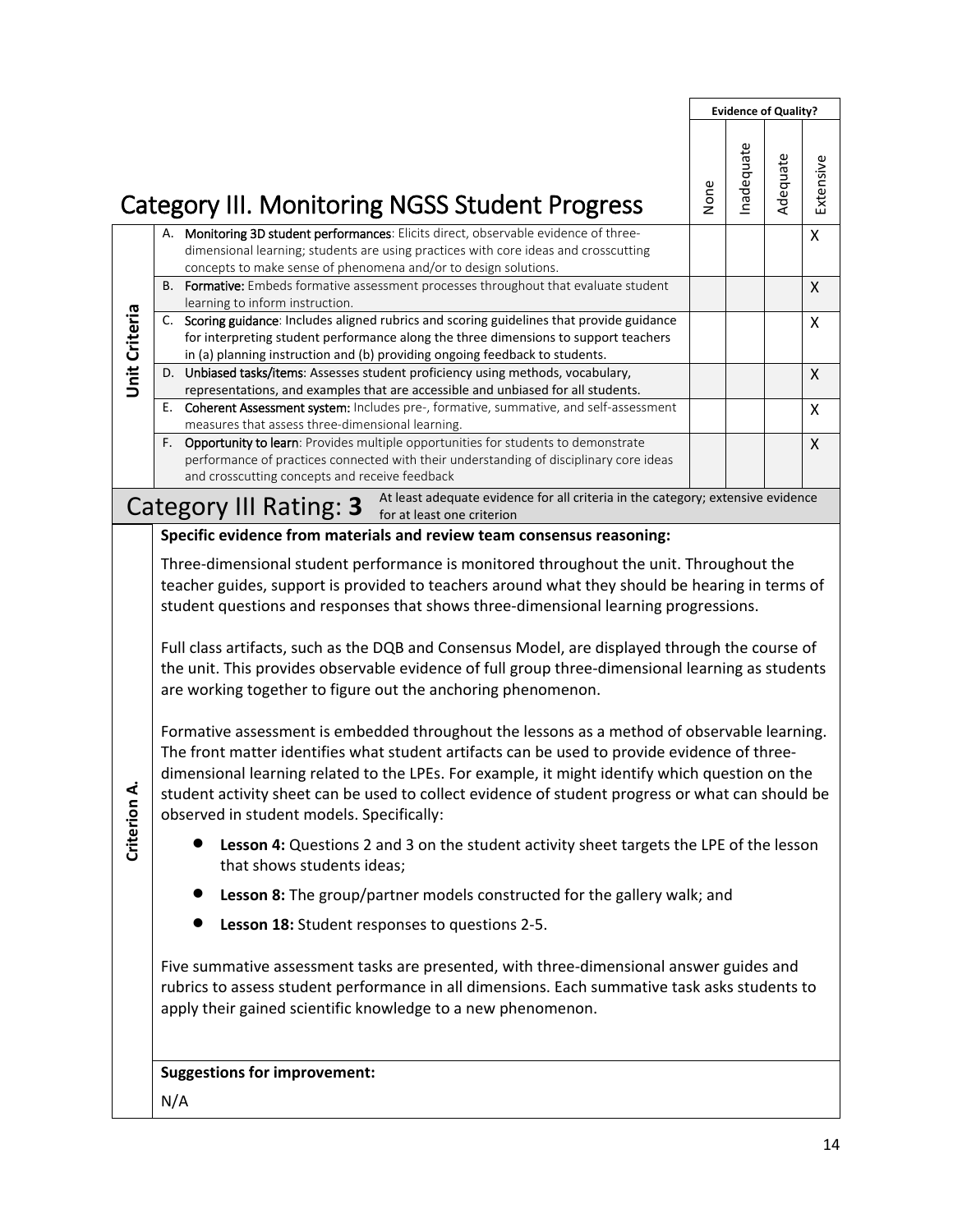|              | Specific evidence from materials and review team consensus reasoning:                                                                                                                                                                                                                                                                                                                                                                                                     |
|--------------|---------------------------------------------------------------------------------------------------------------------------------------------------------------------------------------------------------------------------------------------------------------------------------------------------------------------------------------------------------------------------------------------------------------------------------------------------------------------------|
|              | Several examples of evidence of formative assessments embedded throughout the unit through<br>activity sheets and student models are listed in Criterion A.                                                                                                                                                                                                                                                                                                               |
| Criterion B. | In Lesson 1, and many subsequent lessons, the teacher circulates as students work in partners<br>or small groups, observes, asks probing questions, and informally evaluates understanding. The<br>teacher guide provides support on probing questions to use while circulating the room to<br>evaluate student understanding. The teacher has many opportunities to formatively assess<br>student progress through the extensive use of modeling and consensus building. |
|              | Entrance and exit tickets are suggested as excellent opportunities for the teacher to formatively<br>assess student understanding. Teachers can ask the following questions from the Unit Front<br>Matter to help assess/reinforce what the students are figuring out:<br>What did we figure out in this lesson?<br>$\bullet$<br>What new question does this raise for us?<br>$\bullet$                                                                                   |
|              | What ideas do you have for how we might go about investigating this today/next time?<br>$\bullet$                                                                                                                                                                                                                                                                                                                                                                         |
|              | <b>Suggestions for improvement:</b>                                                                                                                                                                                                                                                                                                                                                                                                                                       |
|              | N/A                                                                                                                                                                                                                                                                                                                                                                                                                                                                       |
|              | Specific evidence from materials and review team consensus reasoning:                                                                                                                                                                                                                                                                                                                                                                                                     |
|              | Scoring guidance is provided for the five summative assessment pieces. Scoring guidance<br>includes answer keys to the summative assessments in Lesson 7 and Lesson 13, and a three-<br>dimensional rubric for the final model. These assess whether students can show the following:<br>Explain waves, forces, and vibration (DCI);<br>Describe patterns, structure, and cause and effect (CCC); and<br>Show how different components in the model interact (SEP).       |
| Criterion C. | The answer keys and rubrics are designed to help teachers interpret student performance in all<br>three dimensions. Sample student work is included with the summative assessments, in the<br>front matter, and throughout the unit to provide teacher with guidance on what to look for in<br>student work.                                                                                                                                                              |
|              | <b>Suggestions for improvement:</b>                                                                                                                                                                                                                                                                                                                                                                                                                                       |
|              | N/A                                                                                                                                                                                                                                                                                                                                                                                                                                                                       |
|              | Specific evidence from materials and review team consensus reasoning:                                                                                                                                                                                                                                                                                                                                                                                                     |
| Criterion D. | The summative assessment tasks (Lesson 7, 13 and 20) are based on phenomena that students<br>have experienced in daily lives (dropping rock into water, hearing music from other cars, etc.).<br>These tasks are unbiased because all students have had multiple opportunities to develop the<br>understanding that is required to successfully complete the assessments.                                                                                                 |
|              | To ensure that tasks are accessible to all students, videos are also used to help students engage<br>in the phenomenon. For example, Lesson 7 shows a video of harp in slow motion. Some                                                                                                                                                                                                                                                                                  |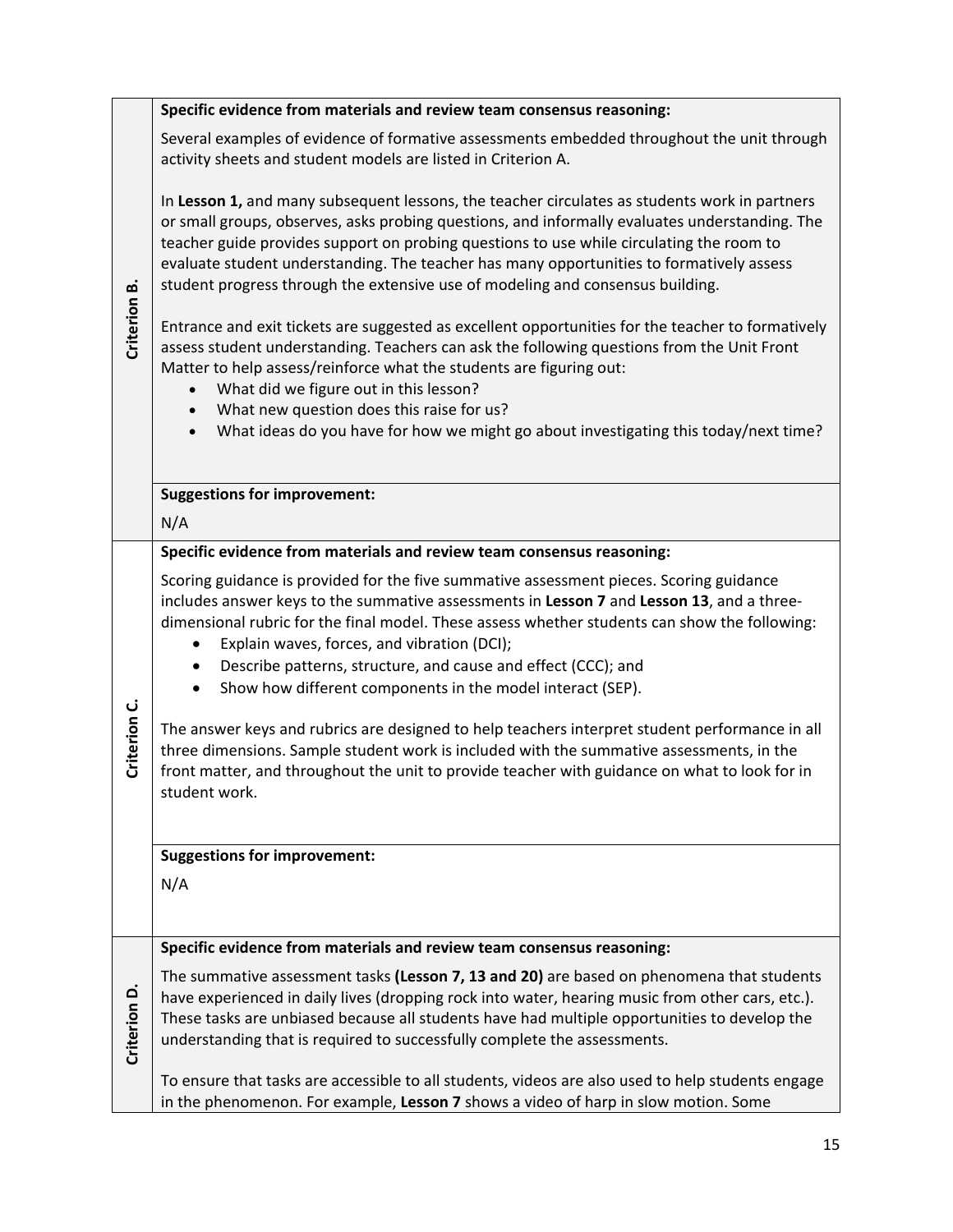assessment items also have pictures provided to help students understand the phenomenon it is addressing (such as unit assessment Item 2 and Item 3).

# **Suggestions for improvement:**

While this unit does not show bias in the ability of students to gain knowledge, it is worth noting that some students may be hard of hearing, and not be able to participate in all aspects of the activities. At a middle school level, students may be uncomfortable with this difference in their abilities. We suggest that if this situation arises, the teacher take the opportunity to discuss with students how sound will be visualized in many ways throughout the unit, and that they will still be able to fully participate in the class activities.

# **Specific evidence from materials and review team consensus reasoning:**

Assessment opportunities are prevalent throughout the unit, and the assessment of threedimensional learning helps to build a coherent storyline within the class. The Unit Front Matter includes **Section H: What Assessment Resources Are There?**, which outlines the various ways that assessments can be used throughout the unit to guide student learning. The expectations within the assessments build with the student understanding. Students are expected to utilize their learning in a progressive system of formative and summative assessment tools. Examples of assessment include:

- Pre-Assessment
	- o A formal pre-assessment is presented as an option to complete before **Lesson 1**, or between **Lessons 1** and **2.**
	- o A pre-assessment is embedded in **Lesson 1**, the construction of an initial model, includes opportunities to modify upcoming lessons based on student performance. This opportunity for teacher autonomy provides coherence in the storyline that is personalized for a specific class.
- Formative Assessment

**Criterion E.**

Criterion E.

- o Formative assessment tasks are provided for each lesson related to the LPE in the Unit Front Matter.
- o The context for many of the formative assessment tasks lie in the student activity sheets or home learning.
- o Support for using entrance and exit tickets and the navigation routine as formative assessment is provided in the Unit Front Matter.
- Summative Assessment
	- o Five summative assessment tasks are provided throughout the unit in **Lessons 3, 7, 13, 20, and 23**.
	- o Students independently complete each summative task.
	- o The summative assessments cover LPEs from previous lessons. For example, the summative assessment in **Lesson 20** covers LPEs from **Lessons 6, 13-19** (Unit Front Matter, page 19).
	- o The summative assessments are based on new phenomena where students have to transfer and apply their understanding into a new setting.
	- o Each summative assessment task contains scoring guides, examples of past student work, and/or rubrics to assess three-dimensional learning.
- Self-Assessment

o Rubric provided for students to self-evaluate during discussions (See document **Self-Evaluation: Engaging in Classroom Discourse**) in small group or whole group settings.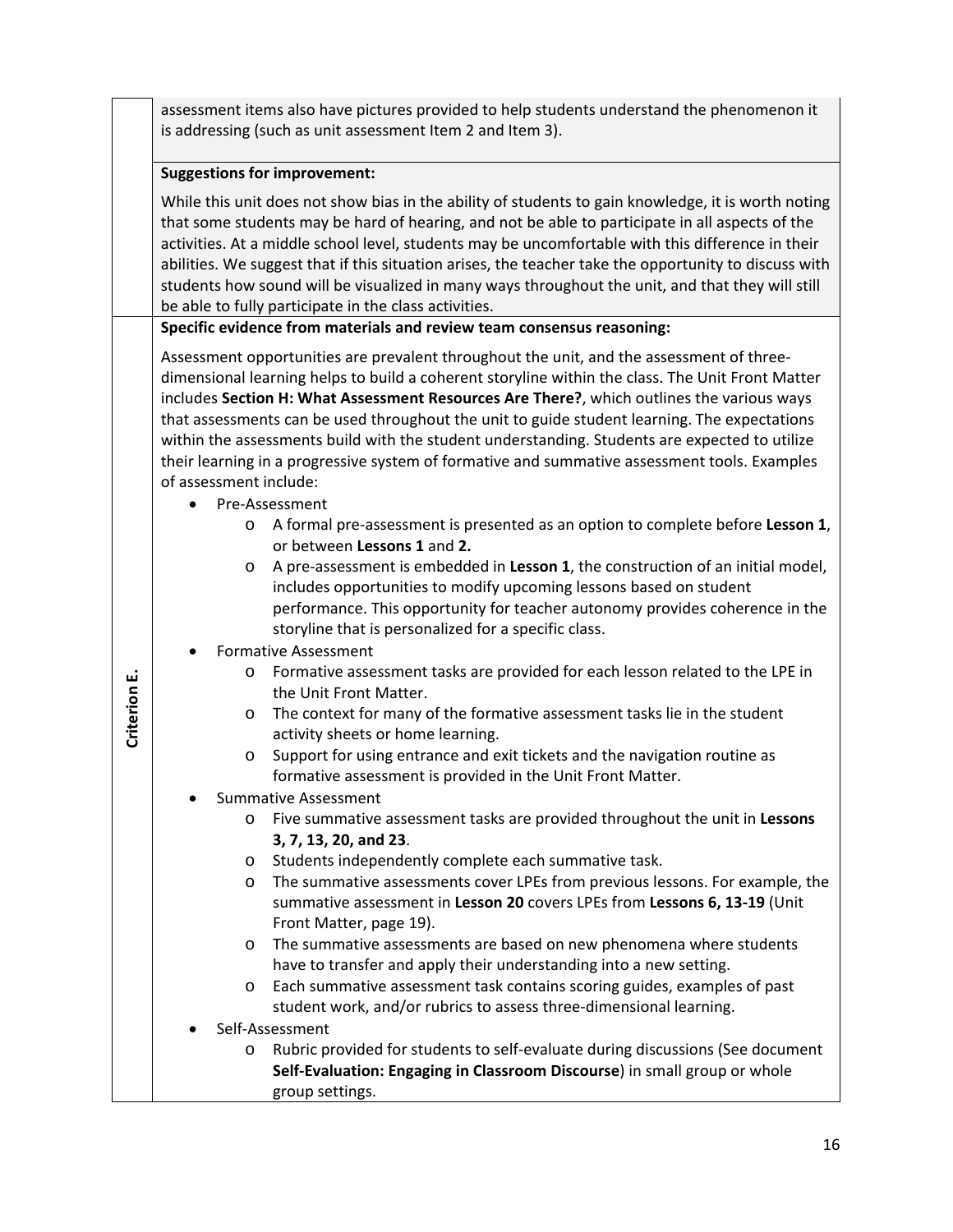|                 | Students evaluate their own understanding through the creation of the<br>$\circ$<br>Incremental Model Tracker throughout the lesson.                                                                                                                                                                                                                                                                                                                                                                                                                                                          |
|-----------------|-----------------------------------------------------------------------------------------------------------------------------------------------------------------------------------------------------------------------------------------------------------------------------------------------------------------------------------------------------------------------------------------------------------------------------------------------------------------------------------------------------------------------------------------------------------------------------------------------|
|                 | <b>Suggestions for improvement:</b>                                                                                                                                                                                                                                                                                                                                                                                                                                                                                                                                                           |
|                 | N/A                                                                                                                                                                                                                                                                                                                                                                                                                                                                                                                                                                                           |
|                 | Specific evidence from materials and review team consensus reasoning:                                                                                                                                                                                                                                                                                                                                                                                                                                                                                                                         |
| ட்<br>Criterion | As mentioned in other criteria in this category, this unit provides multiple opportunities for<br>students to demonstrate performance of SEPs connected with their understanding of DCIs and<br>CCCs. This is especially evident through the development, revision, and use of models<br>throughout the unit. In Lesson 3, students have the opportunity apply their learning to a new<br>situation when they are asked to "apply their model to a new instrument." There is ample<br>opportunity for feedback, from both the teacher and peers through small and whole group<br>discussions. |
|                 | <b>Suggestions for improvement:</b>                                                                                                                                                                                                                                                                                                                                                                                                                                                                                                                                                           |
|                 | N/A                                                                                                                                                                                                                                                                                                                                                                                                                                                                                                                                                                                           |

#### Summary Comments

Overall, the reviewers believe that this unit truly embodies the vision set forth in *A Framework for K-12 Science Education*, as evidenced by almost exclusively extensive ratings. We feel that the biggest strength in this unit design is the sheer magnitude of support that is provided to teachers using the unit through the front matter and teacher guide; any teacher could pick up this unit and provide a coherent, high-quality NGSS learning experience to their students. The careful selection of anchoring and lesson-level phenomena and the use of student questioning to drive three-dimensional learning allows students to have ownership over their learning, which authentically drives the class to figuring out the phenomenon. We would also like to commend the writers of the unit for the supports that they have provided on promoting student discourse, which in turn promotes a shift in classroom culture to one that truly learns together.

However, there is one area of the unit that we feel should have further review by the writers of the unit. There are a couple resources referenced throughout the teacher guide and front matter that we were unable to locate. These include:

- Optional Pre-Assessment
- Alternative Lesson 7 Assessment.